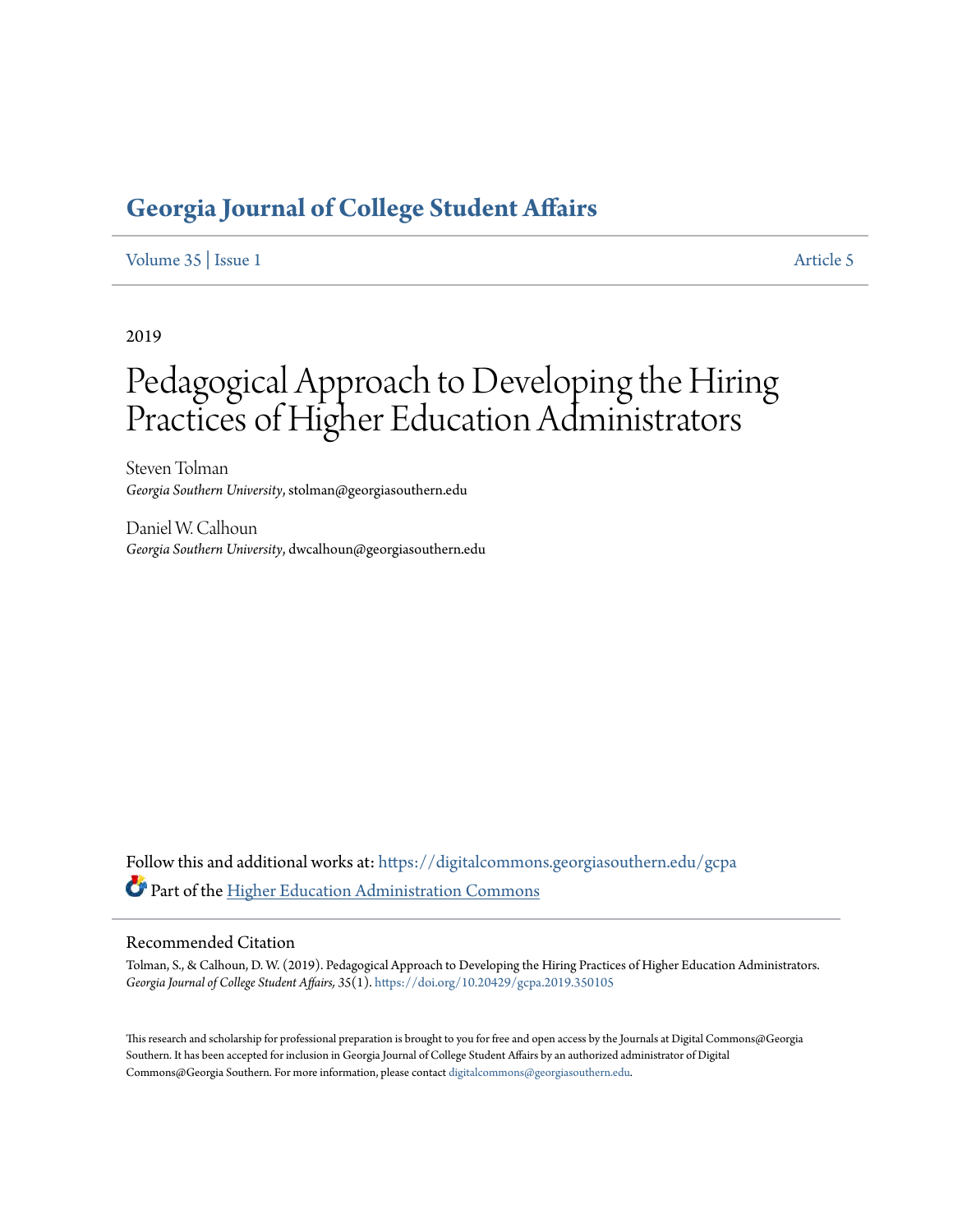# **Pedagogical Approach to Developing the Hiring Practices of Higher Education Administrators**

**Steven Tolman** (Georgia Southern University) **Daniel W. Calhoun** (Georgia Southern University)

*Most student affairs professionals will serve in a managerial and/or supervisory role at some point in their careers, yet we found only 11% of higher education graduate preparatory programs have required coursework focusing on this competency area. This situation is disconcerting, as there seems to be an assumption within the student affairs field that new professionals have the formal training and experiences needed to immediately be placed into these managerial and/or supervisory roles. In an effort to address this discrepancy, and in particular staffing practices, one higher education graduate preparatory program developed a course on staffing practices using an innovative pedagogical approach rooted in the theoretical framework of experiential learning. This approach enabled future student affairs professionals to apply theory-to-practice and develop the supervision skills they will need in their imminent careers. Recommendations are provided for faculty members, senior administrators, and a general calling for empirical research.*

Tolman, S., & Calhoun, D.W. (2019). Pedagogical approach to developing the hiring practices of higher education administrators. *Georgia Journal of College Student Affairs, 35*(1), 63-83.



63

**GEORGIA** College Personnel Association

ISSN: 2330-7269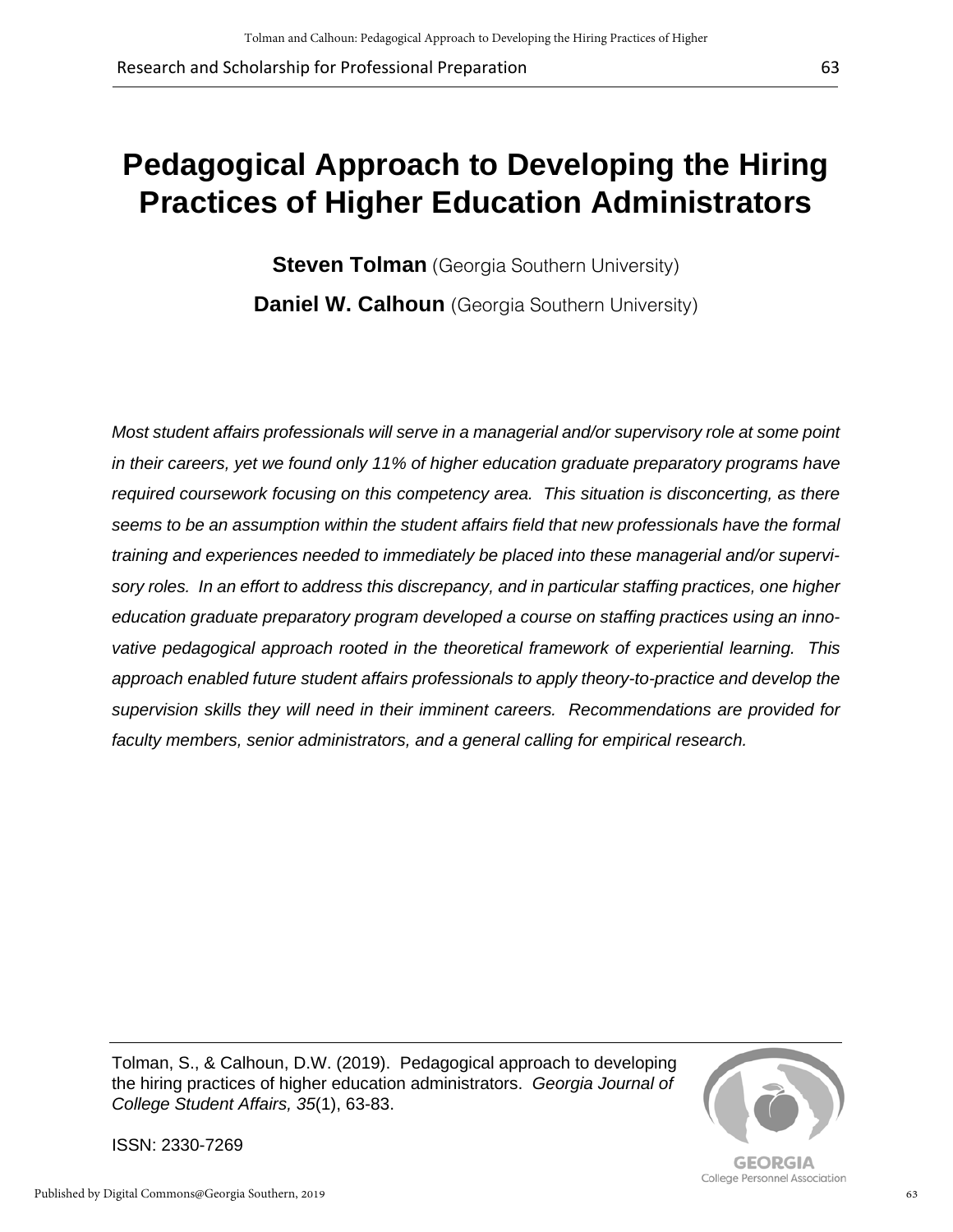As large and complicated organizations, colleges and universities require significant numbers of administrative student affairs positions to facilitate their operation. As such, the importance of student affairs professionals to the academy and the operation of institutions within higher education cannot be understated. Beyond their immediate administrative functions, these professionals take on the following roles: "1) adviser, liaison, advocate, 2) counselor, assessor, conduct officer, 3) service provider, coordinator of programs, and 4) crisis manager, institutional preserver" (Barr, McClellan, & Sandeen, 2014). While their faculty counterparts cultivate student success within the classroom, these administrators play a central and parallel role to that of faculty, developing student success outside the classroom setting. According to Hamrick, Evans, and Schuh (2002) "with the new emphasis on an integrated approach to developing opportunities to foster student learning, student affairs has assumed a position of centrality and expertise in the educational process" (p. 128). Recognizing this elevated role of student affairs professionals in college students' development and education, there is responsibility for the profession to ensure administrators are adequately prepared.

One of the most obvious areas administrators need formal training and continued professional development is in supervision and management, sometimes referred to as hiring and staffing practices. While there is a plethora of positions administrators may hold (i.e. academic advising, managing residence halls, coordinating athletics and intramural sports, fundraising, tutoring and writing centers, etc.), a common responsibility will likely be serving as a manager and/or supervisor at some point in their career. For many, this responsibility will be thrust upon them immediately in their first professional position. Unfortunately, the ability to be an effective manager/supervisor does not come naturally to everyone, but rather, it must be intentionally learned and cultivated. There is a perception that if you have been supervised before, then you in turn know how to be a supervisor and that if you are a good employee, you must be a good supervisor. This is the same line of thought as professors not needing to learn to teach because they have observed their own faculty or that they were good students. However, as many professionals know all too well from personal experience, teaching, much like supervision, is not an inherent talent or skill.

While not all graduate preparation programs in student affairs are the same in terms of scope (some more theoretical, others more practical) and focus (administrative or counseling), most are designed to provide students with the requisite knowledge and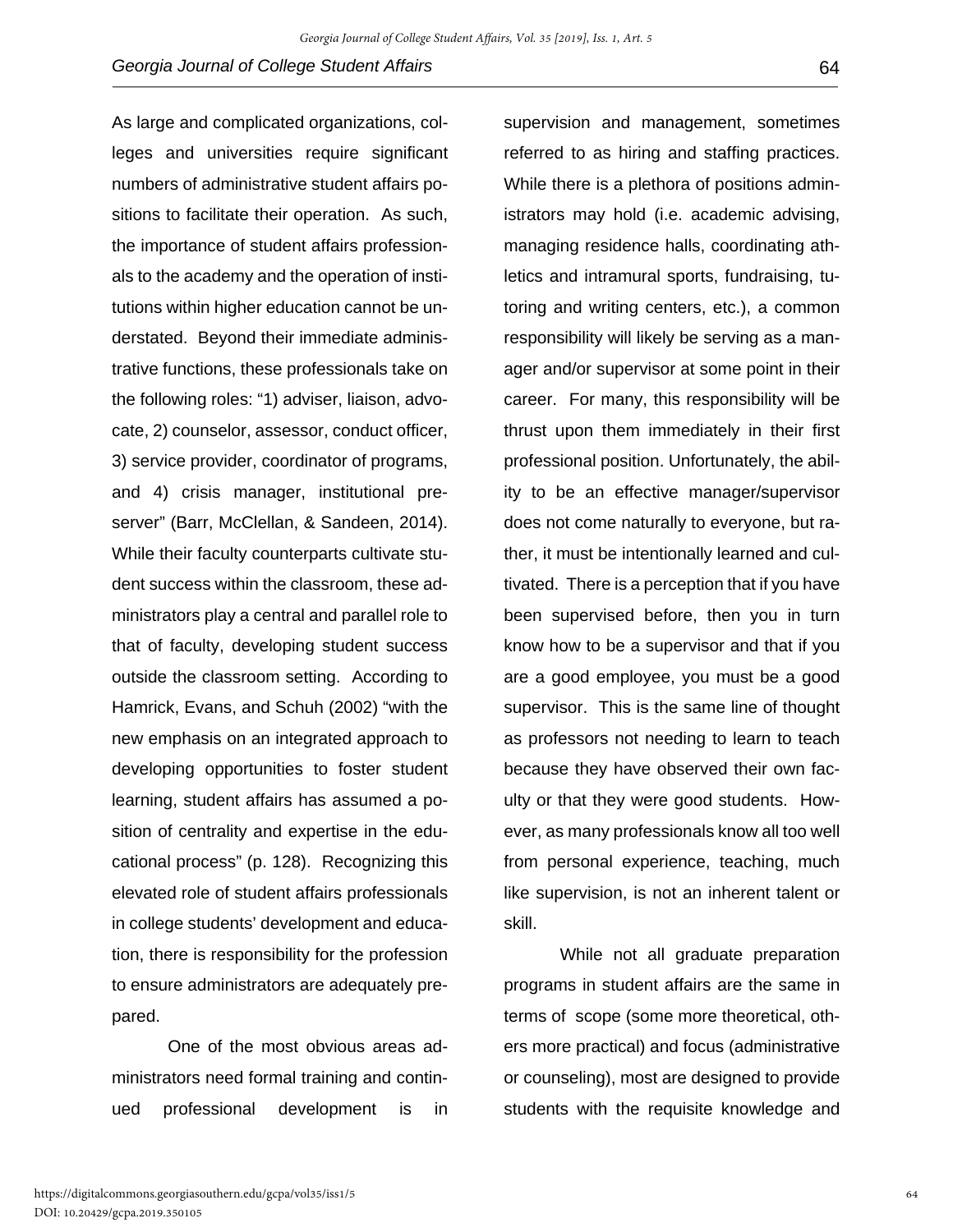skills needed to develop into professionals who can meet the ever-growing challenges and needs of the contemporary college student (Long, 2012). Higher education and student affairs program faculty have the privilege and responsibility to craft curriculum and pedagogical practices to be inclusive, foster development of critical thinking, and provide the academic scaffolding needed to propel students into the student affairs profession. Since hiring and staffing practices are a common responsibility shared by jobs across functional areas within student affairs, it would stand to reason that the development of supervision and management skills would be included within most curricula of graduate preparation programs. This paper provides a cursory examination of the 201 higher education graduate preparatory programs compiled by the Association for the Study of Higher Education (ASHE) to determine the prominence of course requirements focused on management and supervision. In addition, an innovative pedagogical approach used within one of these graduate programs with a specific focus on the development of skills related to hiring and staffing practices of future administrators will be illustrated. Recommendations will be provided to graduate program faculty and leaders within higher education administration to further train and develop student affairs

professionals to be effective managers and supervisors.

#### **Hiring and Staffing Practices**

Recognizing the importance professional staff have on the success of the university (Hamrick, et al., 2002; Ruben, 2010), effective hiring and staffing practices are critical. Conley, Powers, and Smith (2017) assert "….colleges and universities occupy a unique position within our society that requires them to go beyond effective human resource practices. As learning organizations, they must transcend the tenets of business and industry" (p. 75). To this end, it is apparent that the success of any organization is dependent upon successful hiring and staffing. Winston and Creamer (1997) reinforce this assertion and stress that effective hiring processes are critical as higher education is a reflection of the faculty and staff who shape it. Furthermore, they go on to argue that the most important role of student affairs professionals is the hiring, staffing, supervision, and development of administrators throughout the university. To this end, the intentional professional development of the supervision and management skills of student affairs professionals could be paramount to the success of student affairs and higher education institutions.

It can be argued administrators rely upon how they were taught to do something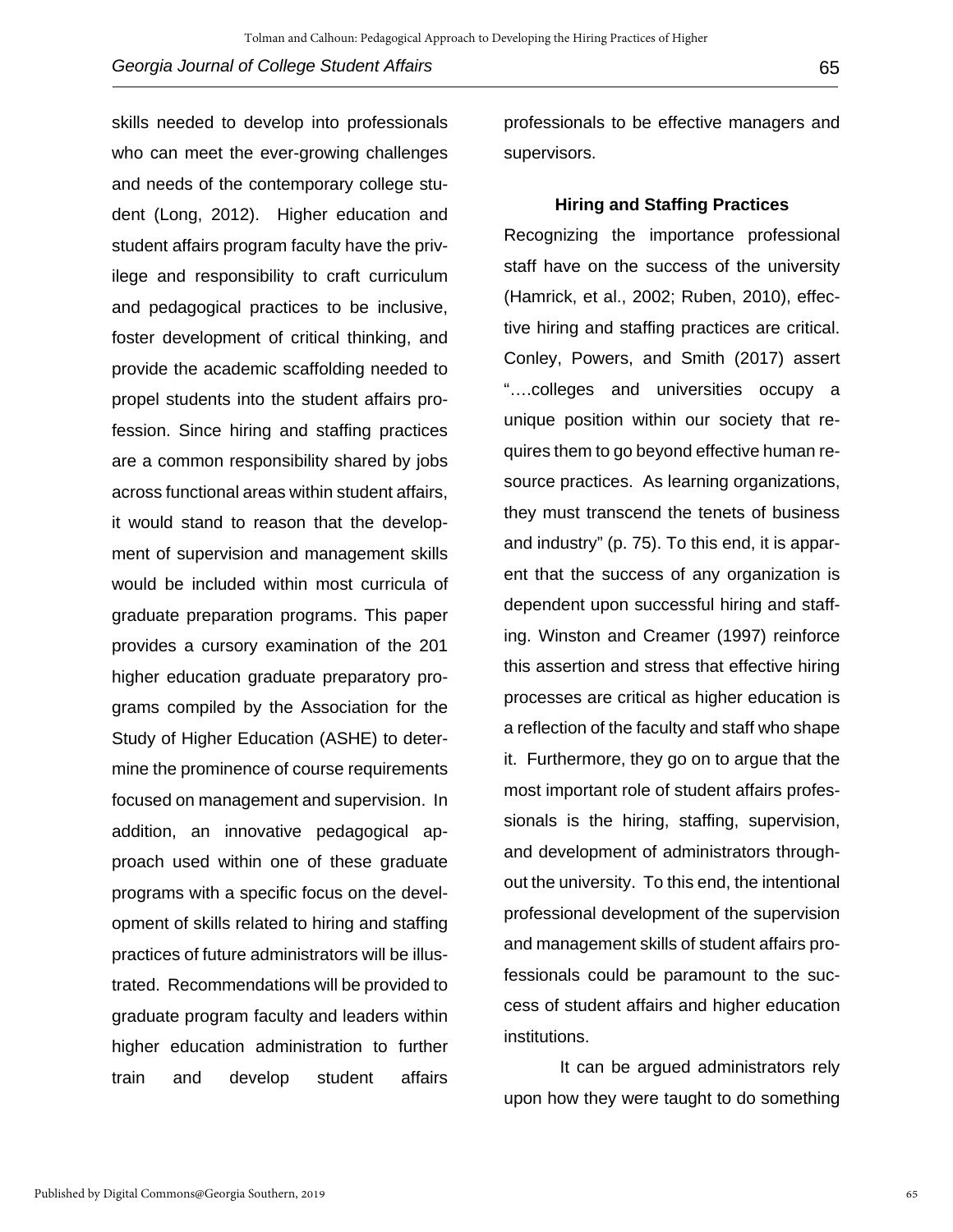(or simply observed it) rather than learning and applying the best practices established and reinforced through empirical research. There are many practices, such as hiring/staffing processes, where administrators may default to their own prior experiences, such as how they were previously interviewed and/or their experience serving on a search committee. Carroll (2014) finds this disconcerting and shares the concern that many supervisors are simply unprepared for this important role, as they assumed this role without formal training to do so effectively. This practice of higher education and student affairs is fundamentally flawed, as it assumes individuals can learn through observation alone. This is a great example of a managerial failure as it is a logical fallacy based on inadequate ideas (Bolman and Deal, 2013). The fact that institutions of higher education place the responsibility of securing the most expensive and important resource (the staff) of their organization on the shoulders of hiring managers that lack formal training is flawed at best and negligent at worst.

The authoritative source on staffing and hiring practices is the work of Winston and Creamer (1997). In their text, *Staffing and Hiring Practices in Student Affairs*, they outline and discuss the central components that future supervisors and managers must be aware of. Despite being the authoritative

text on this subject, it must be noted that a fundamental limitation of its use is the fact it is twenty years old at this point. While there are staples of hiring/staffing practices outlined that are timeless and true to this day, there is clearly a need to incorporate current trends and concerns in higher education (such as the Fair Labor Standards Act, Lesbian, Gay, Bisexual, Transgender, and Queer (LGBTQ) rights, financial constraints of universities, and increasing demand for assessment and accountability).

Developing future higher education administrators in the best practices of hiring/staffing that are ethical, efficient, and effective should have a rippling impact on higher education. By improving the hiring/staffing practices, these administrators will strengthen our profession, which will transcend into the academic experience of students (Davenport, 2016). With that being said, it should come as no surprise that dissatisfaction with supervisors can lead to higher turnover rates of employees (Harvey, Stoner, Hochwarter, & Kacmar, 2007; Tepper, 2000; Tull; 2006). Coupling this turnover rate with the high attrition rate of higher education administrators due to low salaries, limited career mobility, geographic restrictions, and lack of professional respect from others within the academe (Bender, 2009; Lorden, 1998; Tull, 2006; Winston & Creamer, 1997) reinforces the need to develop future leaders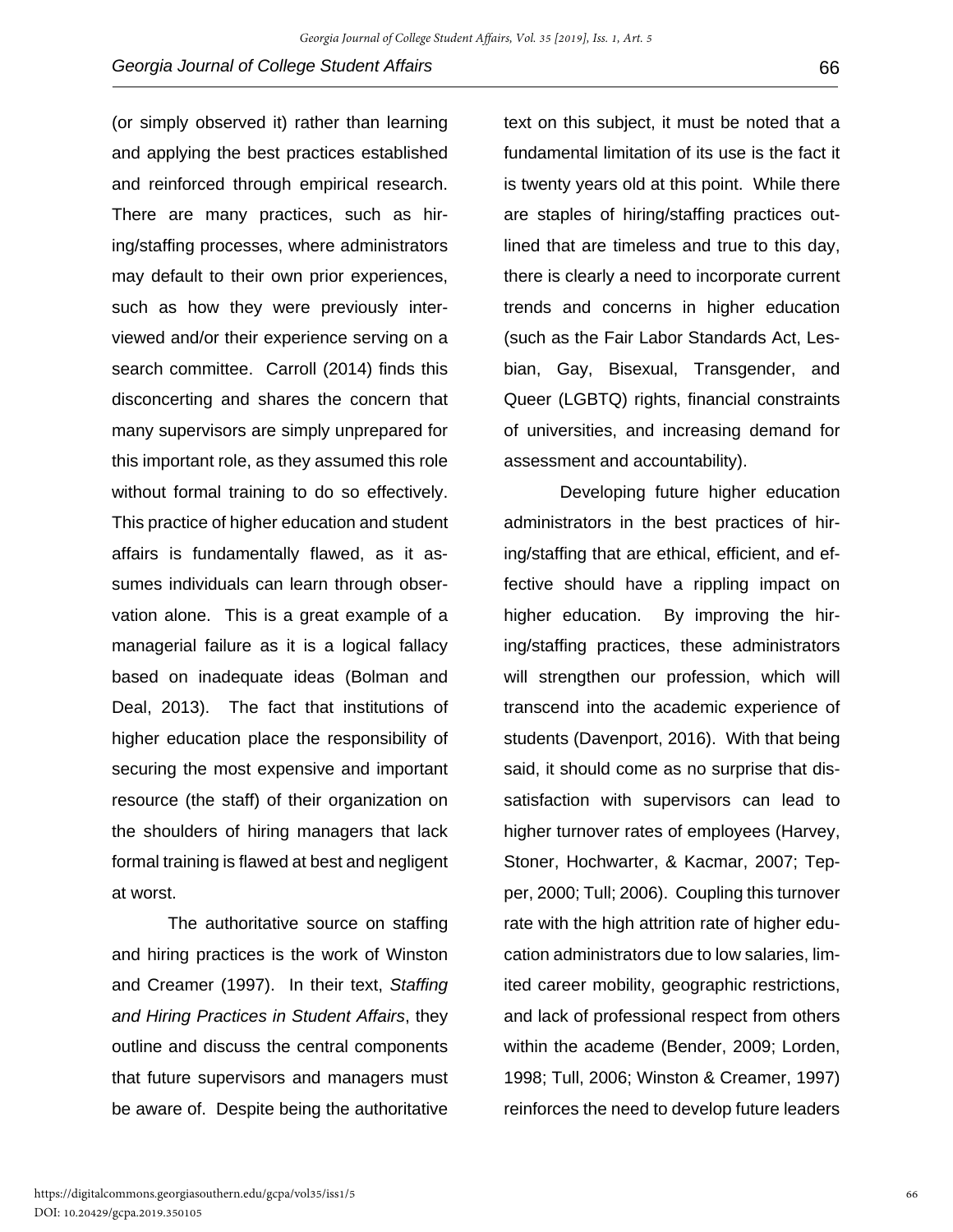in the areas of management and supervision. The saturation of effective supervisors in higher education and student affairs has the potential to mitigate employee concerns and positively influence the attrition rate within the student affairs profession. Supporting this, Ruben (2010) asserts, "Perhaps more so than in many other organizations, the people who work in higher education determine the quality of the programs and services that can be offered" (p.57). Doing so can have a rippling impact throughout higher education, as it will not only strengthen the division of student affairs, but the university as a whole.

## **The Development and Training of Student Affairs Professionals**

 Learning should be viewed as a lifelong process extending beyond the years student affairs professionals spend formally in their graduate coursework. Arguably, the greatest learning will come through professional experience as students will apply theory-topractice and learn first-hand through their successes and failures in working in higher education administration. Graduate program faculty have the opportunity to establish the building blocks of these young professionals' journey as practitioners, but it is only the beginning of their development. With that being said, faculty and senior student affairs administrators should consider forming a

symbiotic partnership, in which both support one another, in this academic preparation.

This academic background should be coupled with professional development throughout the individual's career to make them most effective in their position. Recognizing the lifelong learning of these professionals, it is important for faculty and senior administrators to understand how adults learn (adult learning theory) and develop effective strategies for teaching these professionals in and out of the classroom (Brookfield, 1991; Knowles, Holton & Swanson, 1998; Merriam, Caffarella, & Baumgartner, 2007). In doing so, faculty will be able to intentionally shape the academic experience of these graduate programs to complement and be congruent with the learning that will continue long after these students graduate and enter the profession. At that point, the reins are turned over from the faculty to senior administrators who need to continue to foster this learning and professional development of their staff.

Faculty members in higher education and student affairs programs have the ability (and arguably the responsibility) to develop future leaders in their graduate preparatory programs. This growth is critical and should continue in their administrative positions through formal training and professional development within their functional areas. As Roberts (2007) reminds us, professional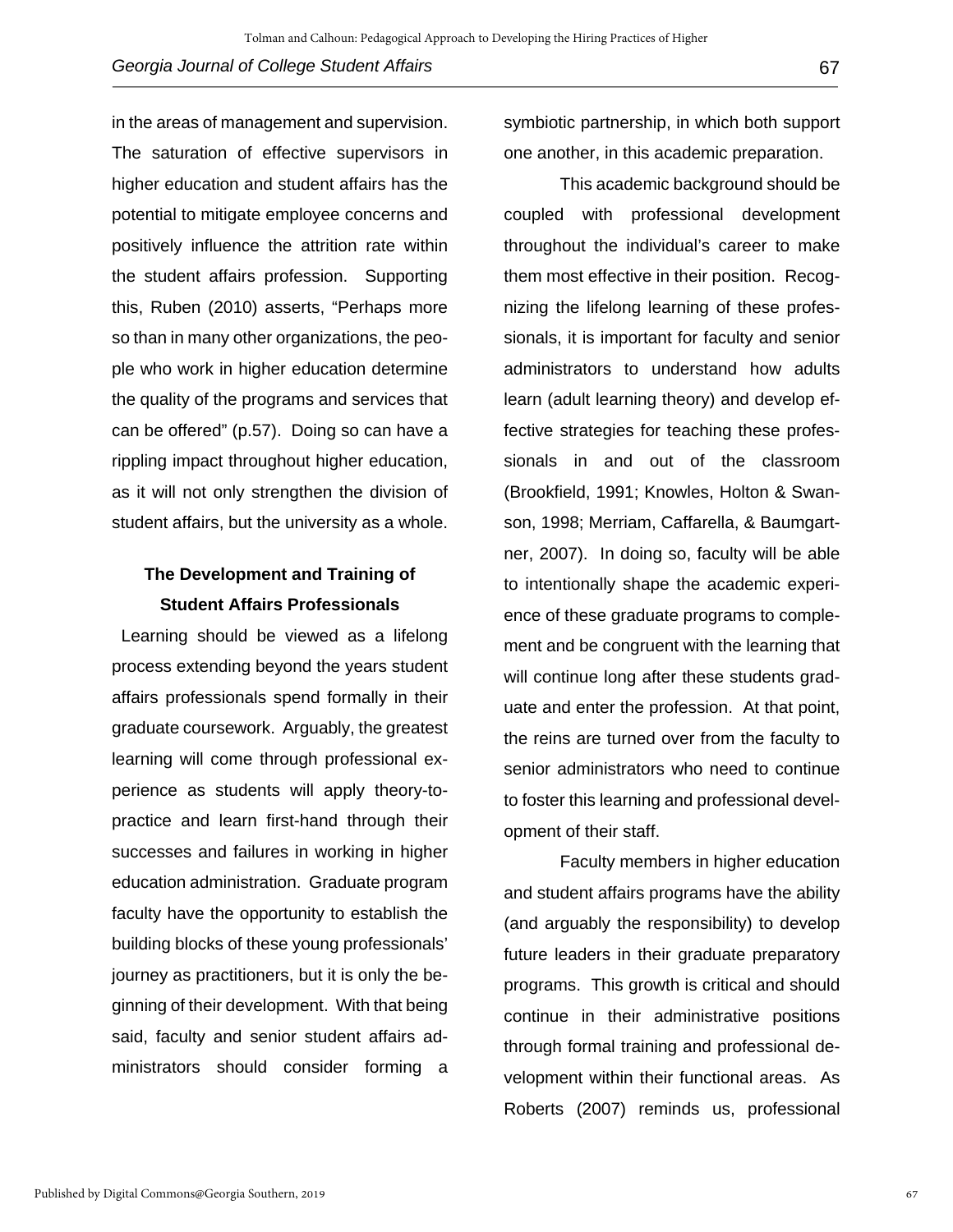development (in and out of the classroom) is a foundation of student affairs practice within higher education. Ultimately, through this dialogue and professional development (and graduate preparatory programs), faculty have the ability to shape the next generation of leaders in higher education. As faculty within graduate preparatory programs, we recognize this is both a privilege and responsibility, and should not be taken lightly. There is the opportunity to establish an apprenticeship approach that is rooted in theory and best practices. It should be the goal of faculty to develop successful academic leaders. Our commitment to developing these principles in student affairs professionals will foster transformational leadership practices throughout our institutions. This commitment of higher education graduate preparatory faculty can be guided by the principles of the Council for the Advancement of Standards in Higher Education (CAS).

## **Graduate Preparatory Programs and the CAS Standards**

Accreditation systems and academic guidelines are the foundation of the profession and guide the practices of scholar practitioners (McClintock, 2003). A guiding force in

graduate preparatory programs in higher education is the Council for the Advancement of Standards in Higher Education (CAS). The CAS standards recommend "teaching approaches include active collaboration, service-learning, problem-based learning, community-based learning, experiential learning, and constructivist learning. Faculty members should use multiple teaching strategies" (CAS, 2012, p. 9). These pedagogical approaches are multimodal and align with adult learning theory (Knowles, et al., 1998). They are designed to provide an engaging experience for students that fosters the application of theory-to-practice. It is through application that students further develop their critical thinking skills and strengthen their practice.

CAS (2012) recommends graduate preparatory programs in higher education address three content areas of study: 1) *foundational studies*, 2) *professional studies*, and 3) *supervised practice*. Of these areas, it is *professional studies* that is directly connected to supervision and management. *Professional studies* outlines five subcategories, of which 'organization and administration of student affairs' ties to management and supervision (Figure 1).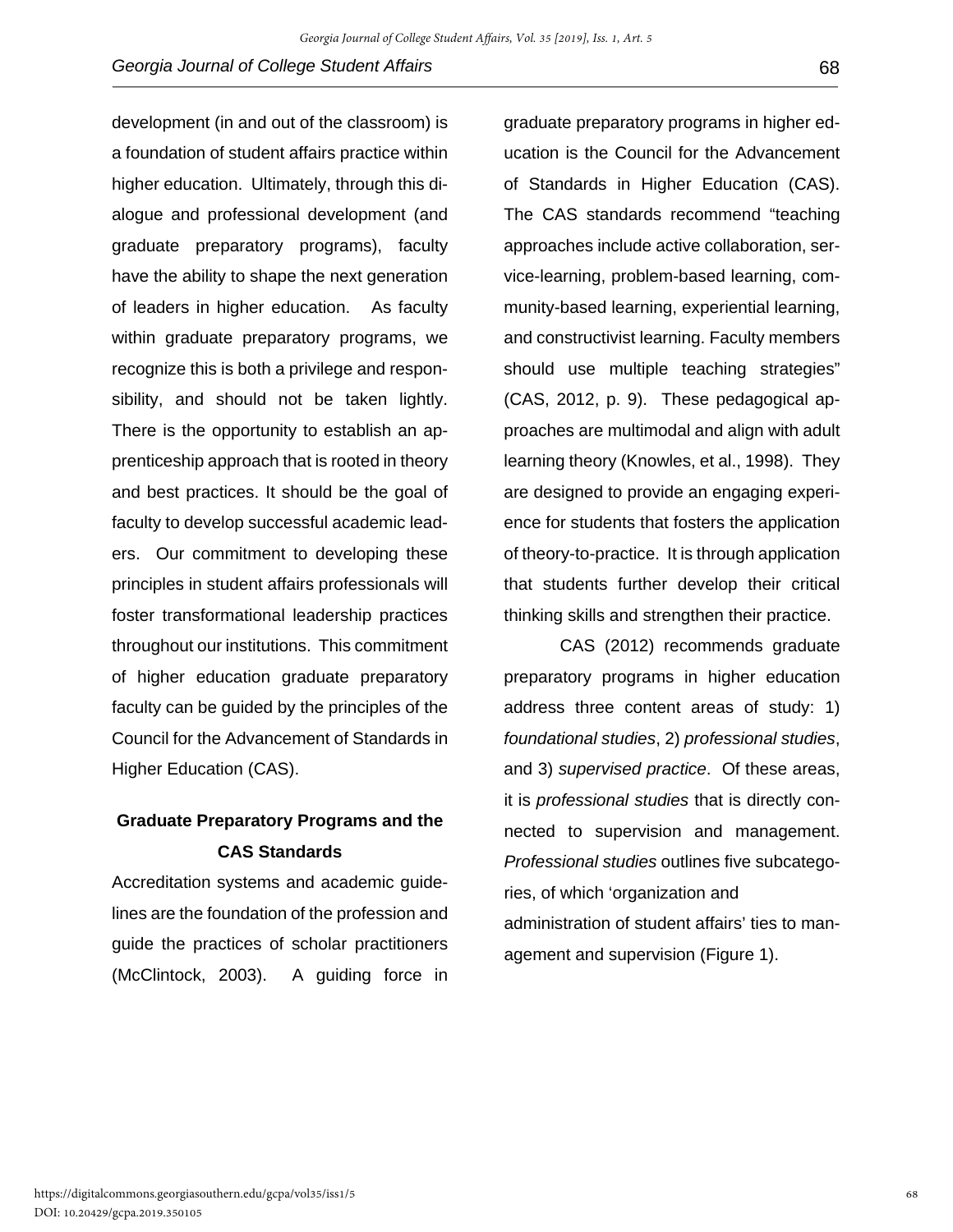#### *Georgia Journal of College Student Affairs* 69





Within this subcategory of *professional studies*, there is a call to "include studies of organizational, management, and leadership theory and practice; student affairs functions, organizational models, and partnerships; legal issues in higher education; human and organizational resources; and professional issues, ethics, and standards of practice in the context of diverse institutional types" (CAS, 2012, p.13) (Figure 2).





The inherent challenge in meeting and meaningfully adhering to the CAS Standards is the limited number of courses in graduate programs, which prohibits the inclusion of classes focusing exclusively on each of these components. Arguably, a program could develop a dozen courses in this area of professional studies alone. While this would allow students to more deeply explore these topics, there simply is not the luxury of affording that many courses in a graduate program to one area. As noted above, there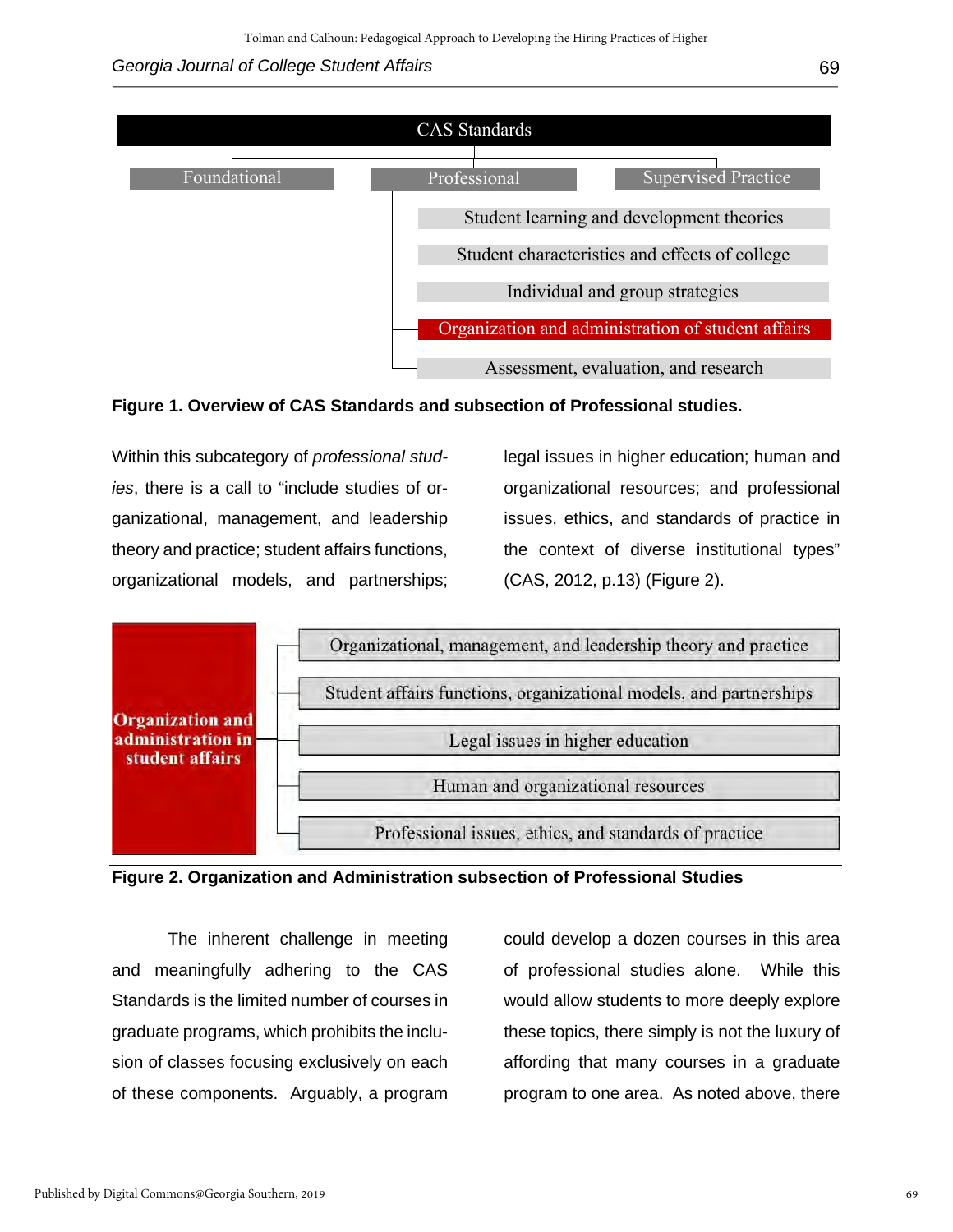are three primary content areas of study that programs strive to adhere to from the CAS Standards (*foundational studies*, *professional studies*, and *supervised practice)*. Simply dividing the 12 courses equally between each of these three areas would result in only four courses being offered from each area in a typical 36-credit Master's degree program. Therein lies the challenge of program coordinators and faculty. Which of these areas warrants in-depth attention of the topic exclusively, and which courses can be combined and/or infused throughout the curriculum? It appears one such area being combined and/or infused is management and supervision.

## **Graduate Courses Focused on Management/Supervision**

An examination of the curriculum of 201 graduate programs in higher education/student affairs compiled on the ASHE website found 23 (11%) programs have a course requirement focusing exclusively on management/supervision. This cursory examination involved looking at the program of study for each graduate program and ascertaining if a course requirement was dedicated to management and supervision practices in higher education. The criteria for this categorization was identifying course titles clearly focusing on management or supervision. When available, course descriptions/syllabi were

reviewed to confirm these findings. While many of these 178 (89%) graduate preparatory programs without a management/supervision course likely blend the topic within other courses (i.e. organizational theory, leadership, administration, etc.), these courses cannot dig as deeply into management and supervision as they would if they focused exclusively on these topics.

It can be argued that inclusion of a course focusing exclusively on management and supervision is critical, as there is a need to develop higher education administrators to be strong(er) supervisors and managers (Ignelzi, 2013). While these new professionals from graduate programs will hold a plethora of roles and responsibilities, it is likely these roles and responsibilities will include supervision and/or management. Disconcertingly, Ignelzi (2013) asserts that "a troubling assumption among many student affairs supervisors on when learning ends for supervisees seems to be that learning ends with graduation from a student affairs graduate preparatory program" (p. 418). To this end, the higher education and student affairs profession often expects graduate preparatory programs to develop the supervision and management skills of graduate students, yet the findings from examining the graduate programs compiled by ASHE show only 11% of these programs accomplish this task. This illustrates a clear need for graduate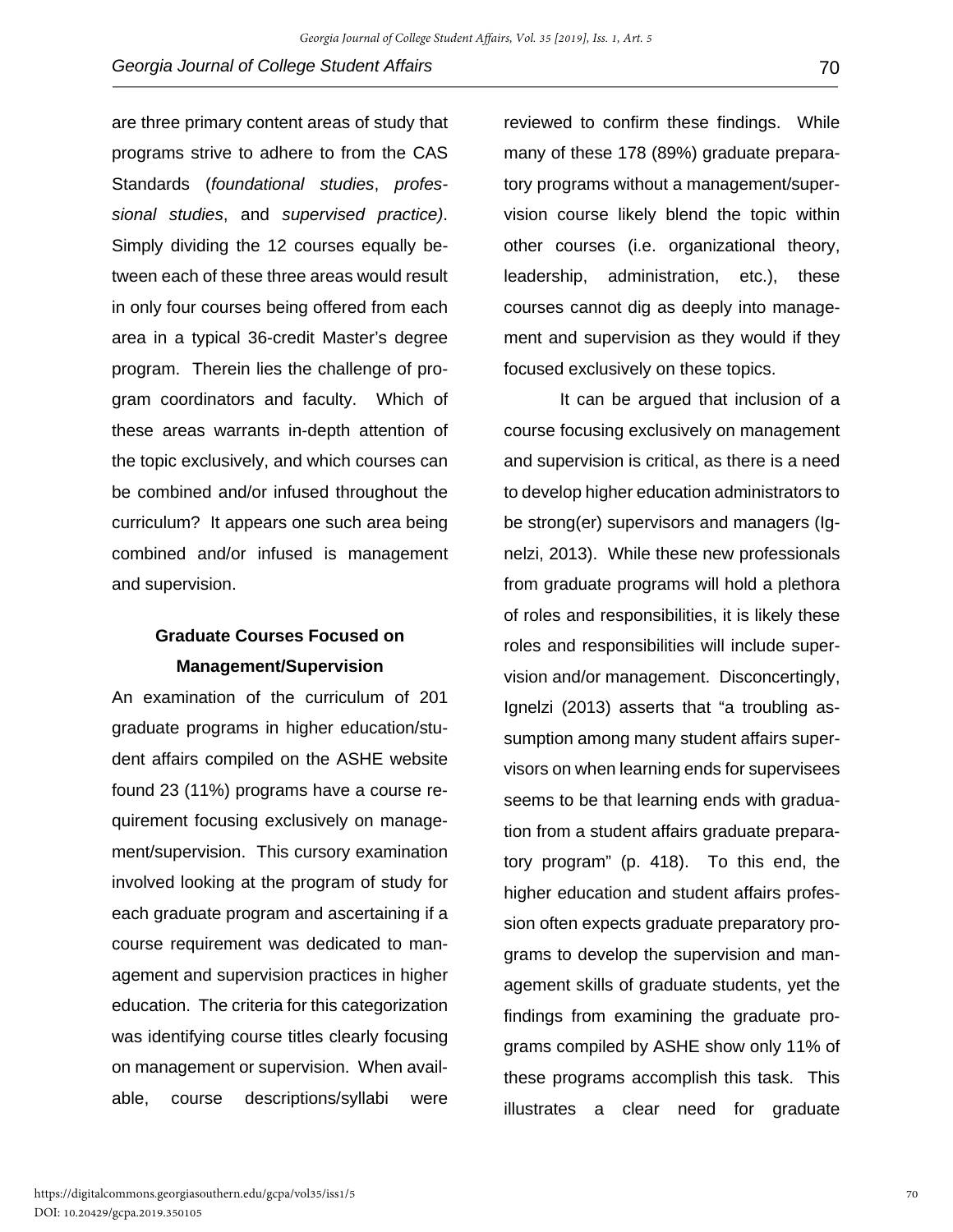preparatory programs to focus on management and supervision practices within their curriculum and continued professional development throughout their career. There is a need to develop student affairs professionals to be active scholar practitioners, extending their learning beyond formal education. Professionals should view themselves as lifelong learners who intentionally seek out professional development. This scholarly practice should be grounded in theory and research, include assessment and evaluation, and be driven by personal values, commitment, and ethical conduct (McClintock, 2003). In doing so, student affairs professionals will be able to build upon the foundation of the academic scaffolding they received in their graduate studies and continue to grow professionally (and address any deficits from their academic preparation). Acknowledging this, the formation of scholarly practice ought to begin in their graduate program, as that is a pivotal developmental period in which they begin to define who they are as a professional and develop into becoming a scholar practitioner.

### **Development of Management and Supervision Course**

As a profession, there is a clear need to develop and articulate widely the acceptable and unacceptable staffing practices in student affairs (Winston, Torres, Carpenter, McIntire, & Petersen, 2001). Recognizing this inherent need to develop the management and supervision skills of future higher education administrators, we created and implemented a required graduate course in this area for a graduate program in Higher Education Leadership ('Management and Supervision') and paired it with an existing undergraduate course ('Foundations of Higher Education Leadership').

The 'Management and Supervision' course is a graduate level course introducing students to serving in a supervisory and managerial role within higher education and applies theory-to-practice of supervision and management practices (syllabi available at www.tinyurl.com/Tolman-staffing). The inclusion of the hiring process in this 'Management and Supervision' course within the graduate program aims to strengthen the student affairs profession by instilling the best practices of hiring and staffing in future higher education administrators. This graduate course differentiates management vs. supervision, explores what good supervision looks like, applies leadership theories to management practices, and examines core processes to management and supervision (i.e. hiring practices, feedback and evaluations, communication, motivation and professional development, etc.). Despite the previously mentioned limitations and dated nature of the book, *Staffing and Hiring Practices in*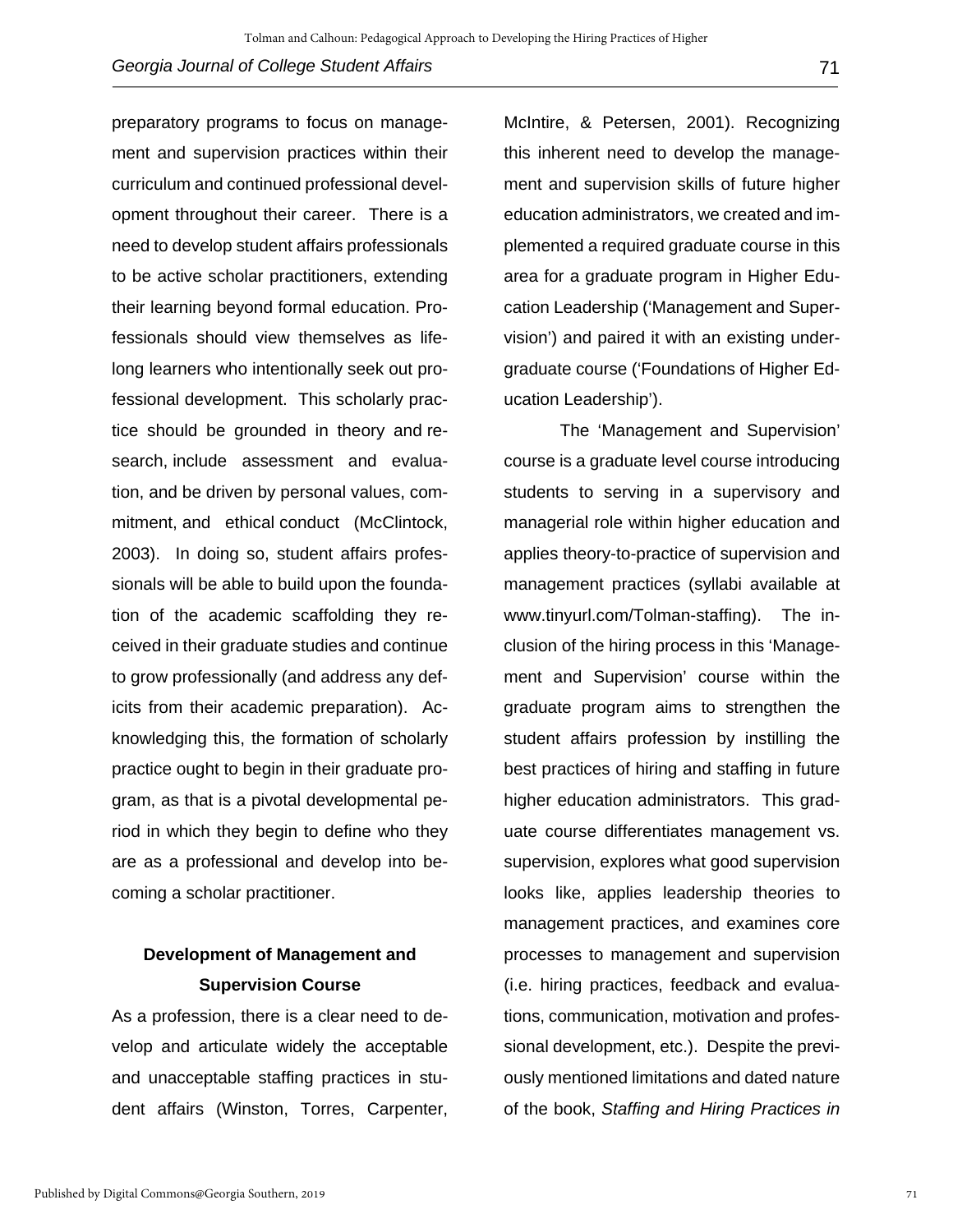*Student Affairs* by Winston and Creamer (1997) was a tremendous resource in the development of the 'Management and Supervision' course. Within the course, students are responsible for chairing a mock search committee from start to finish. To enhance their experience and apply theory-to-practice, the course addresses the steps to effective recruitment and selection as outlined by Winston and Creamer (1997). At the heart of this course is the application of theory-to-practice. The course is rooted in the theory of experiential learning (Kolb, 1984) and focuses on group projects, role playing, and case studies. While the course includes several projects and pedagogical approaches, this paper highlights the marquee project that focuses on hiring and staffing practices. Content includes the best practices for supervising, recruitment and hiring practices, processes for providing formal feedback, and professional development. Topics are situated within the theoretical framework of student development, management, and leadership theories. The course includes experiential learning components.

The 'Foundations of Higher Education Leadership' course is an undergraduate course open to current seniors that introduces Higher Education Leadership as a professional area of study (syllabi available at tinyurl.com/Tolman-staffing). It is designed to provide an overview of the

profession and takes a broad look at the essential work of university administrators. This is the foundational course for those contemplating pursuing careers in higher education as administrators and leaders. The course explores career paths and graduate programs in higher education administration, provides professional development, and offers resources for conducting future job searches. The intent of the course is to offer an overview of student affairs as a profession and stimulate student interest in exploring academic paths in pursuing careers in higher education administration.

#### **Theoretical Framework**

Kolb's (1984) theory of experiential learning is built upon the idea of learning through doing. It is a hands-on approach enabling students to learn through actually experiencing the subject at hand. This is powerful, as it fosters the application of theory-to-practice and in the reflection of doing so facilitates students to connect practice-to-theory. Kolb's experiential learning model has four components: concrete experience, reflective observation, abstract conceptualization, and active experimentation (Figure 3). This model provided an excellent theoretical framework for designing the effective pedagogical approach for this course in supervision and management.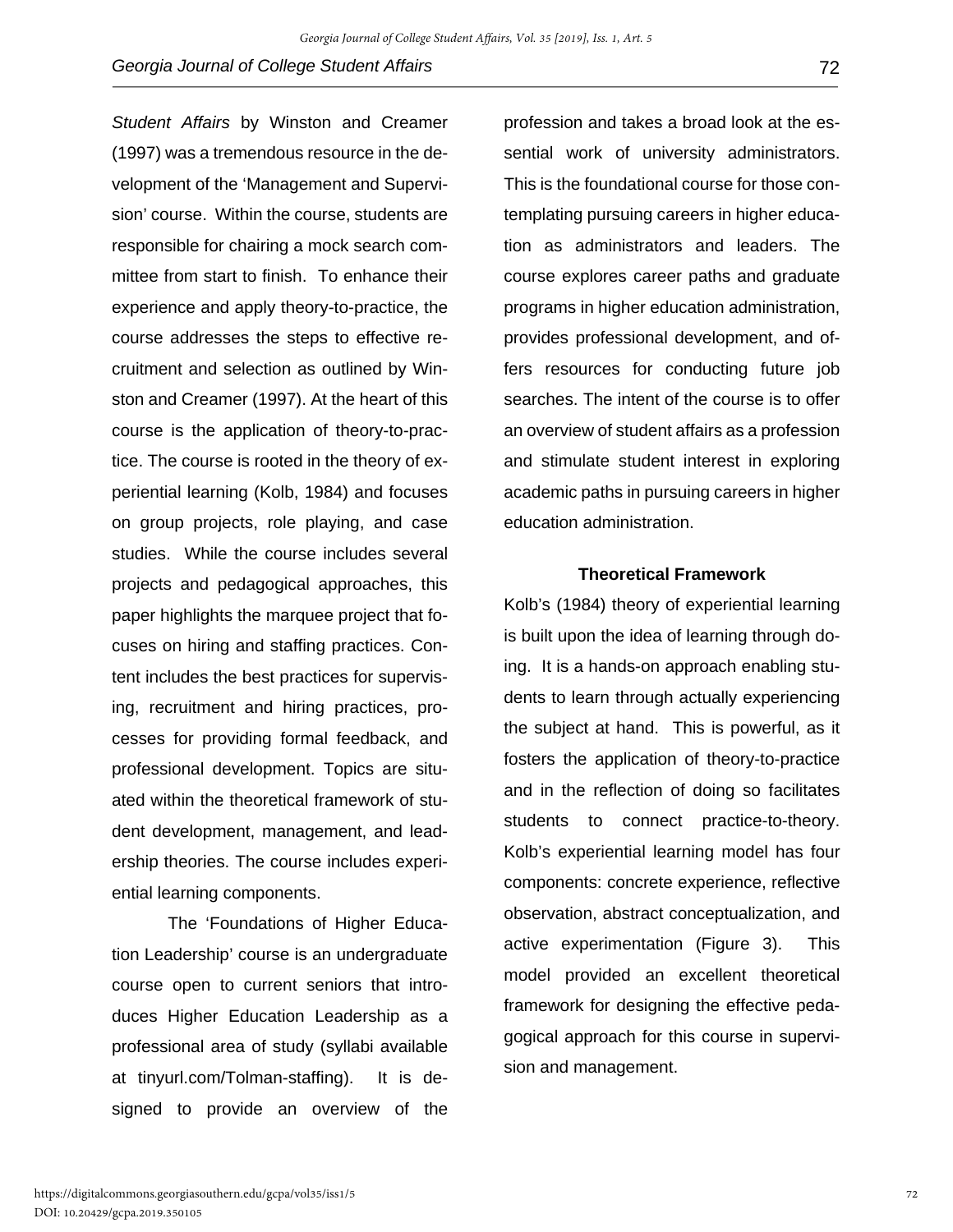In an effort to develop a hands-on approach to learning staffing practices, the two courses, '*Management & Supervision in Higher Education'* and '*Foundations of Higher Education Leadership'*, were integrated for a shared class activity (Figure 3). This project involved undergraduate students within the Foundations course to apply and (mock) interview for a job in higher education administration that was being orchestrated by the graduate students in the

Management & Supervision course. This integration was a symbiotic relationship, as it gave undergraduate students the opportunity to better prepare for applying/interviewing for graduate/professional positions, which many of them will be doing as they embark on their imminent career in higher education. Conversely, it gave the graduate students practical, hands-on experience developing and chairing a search committee from start to finish.



**Figure 3. Course integration examined through the lens of experiential learning.**

#### **Application of Course Integration**

The 'Management and Supervision' and 'Foundations of Higher Education Leadership' courses are offered in the spring semester in a 15-week, face-to-face format. Offering the course in the spring is ideal, as it takes place during the traditional

recruitment/hiring season in student affairs, when the major hiring conferences (NASPA, ACPA, OPE, etc.) take place in February and March. This allows students the opportunity to experience chairing a search committee around the challenges of time constraints of the spring semester, such as spring break,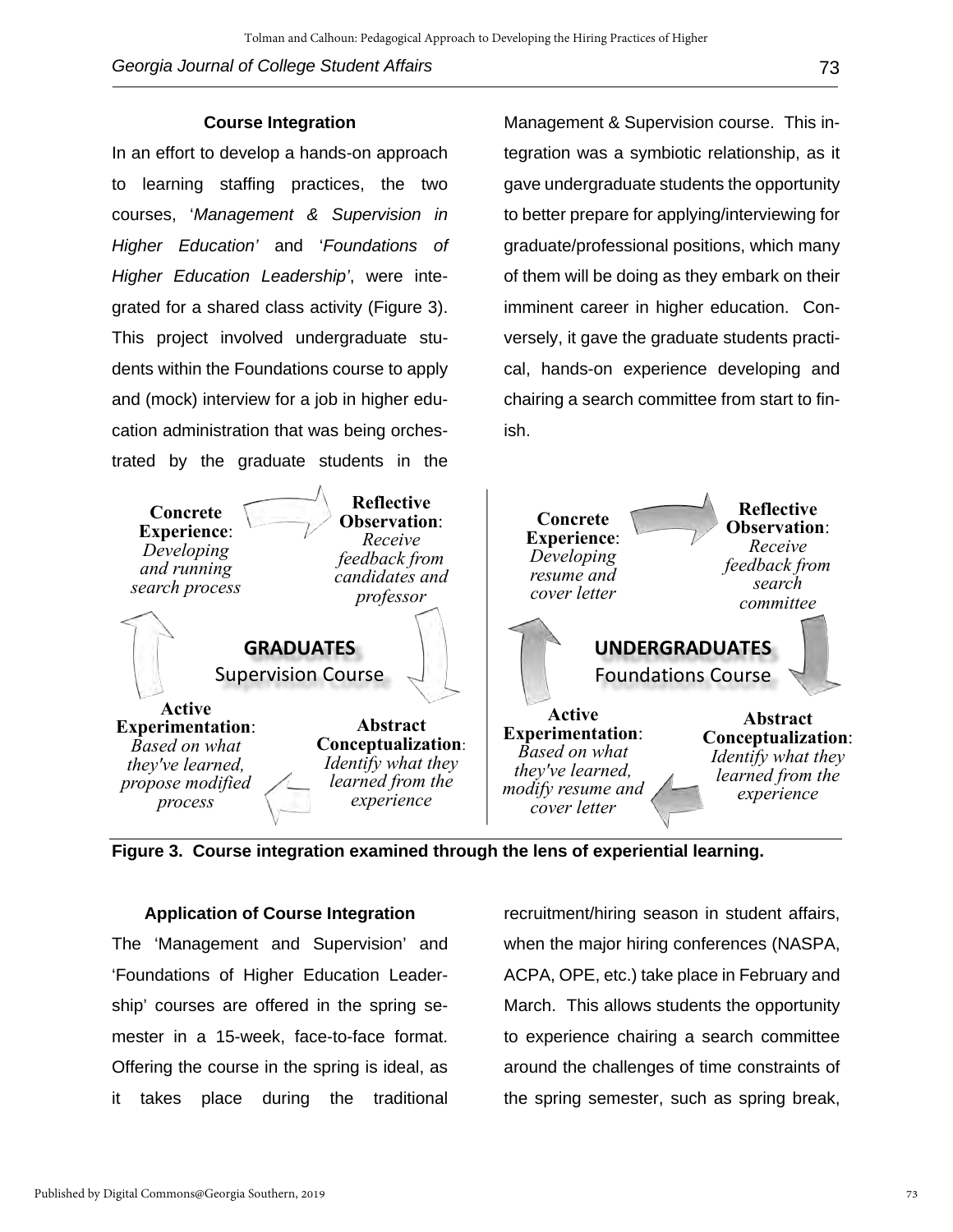end of the year banquets, etc. The timeline

for the mock interview process is mid-Febru-

ary through late April (Table 1)

|                                           | Table 1. Timeline for mock interview process. |  |  |  |  |  |
|-------------------------------------------|-----------------------------------------------|--|--|--|--|--|
| $\sim$ $\sim$ $\sim$ $\sim$ $\sim$ $\sim$ |                                               |  |  |  |  |  |

|         | <b>Graduate Students</b>                    | <b>Undergraduate Students</b>      |  |  |
|---------|---------------------------------------------|------------------------------------|--|--|
| Week 1  | Developing the job description              | Resume and cover letter writing    |  |  |
| Week 2  | Developing recruitment & selection strategy | Peer review of resume/cover letter |  |  |
| Week 3  | Developing rubric for screening resumes     | Formal application to position     |  |  |
| Week 4  | <b>Resume Screening</b>                     |                                    |  |  |
| Week 5  | <b>Resume Screening</b>                     |                                    |  |  |
| Week 6  | Developing Phone Interview Questions        |                                    |  |  |
| Week 7  | <b>Phone Interviews</b>                     | <b>Phone Interviews</b>            |  |  |
| Week 8  | Developing on-campus interview questions    |                                    |  |  |
| Week 9  | "On-campus Interviews"                      | "On-campus Interviews"             |  |  |
| Week 10 | Call each candidate to offer feedback       | Receive and give feedback          |  |  |
| Week 11 | Feedback and discussion on process          |                                    |  |  |

## *Management and Supervision course (graduate students)*

This experience afforded graduate students the opportunity to chair a search committee from start to finish. This began in the recruitment stage and concluded by offering the position to a candidate. This professional development provided intentional training to imminent student affairs professionals in an area that is often overlooked and assumed that professionals have competency in (despite not receiving formal training).

*Developing job description.* The graduate students are tasked with developing a job description for a fictitious entry level student affairs position. Prior to doing this, they examine existing job postings on higheredjobs.com. This leads to the conversation of best practices of what should be included and excluded in job descriptions and job postings. The class collectively develops the job description to be used/advertised to the undergraduate students.

*Creating marketing/recruitment strategy.* Students are challenged to develop a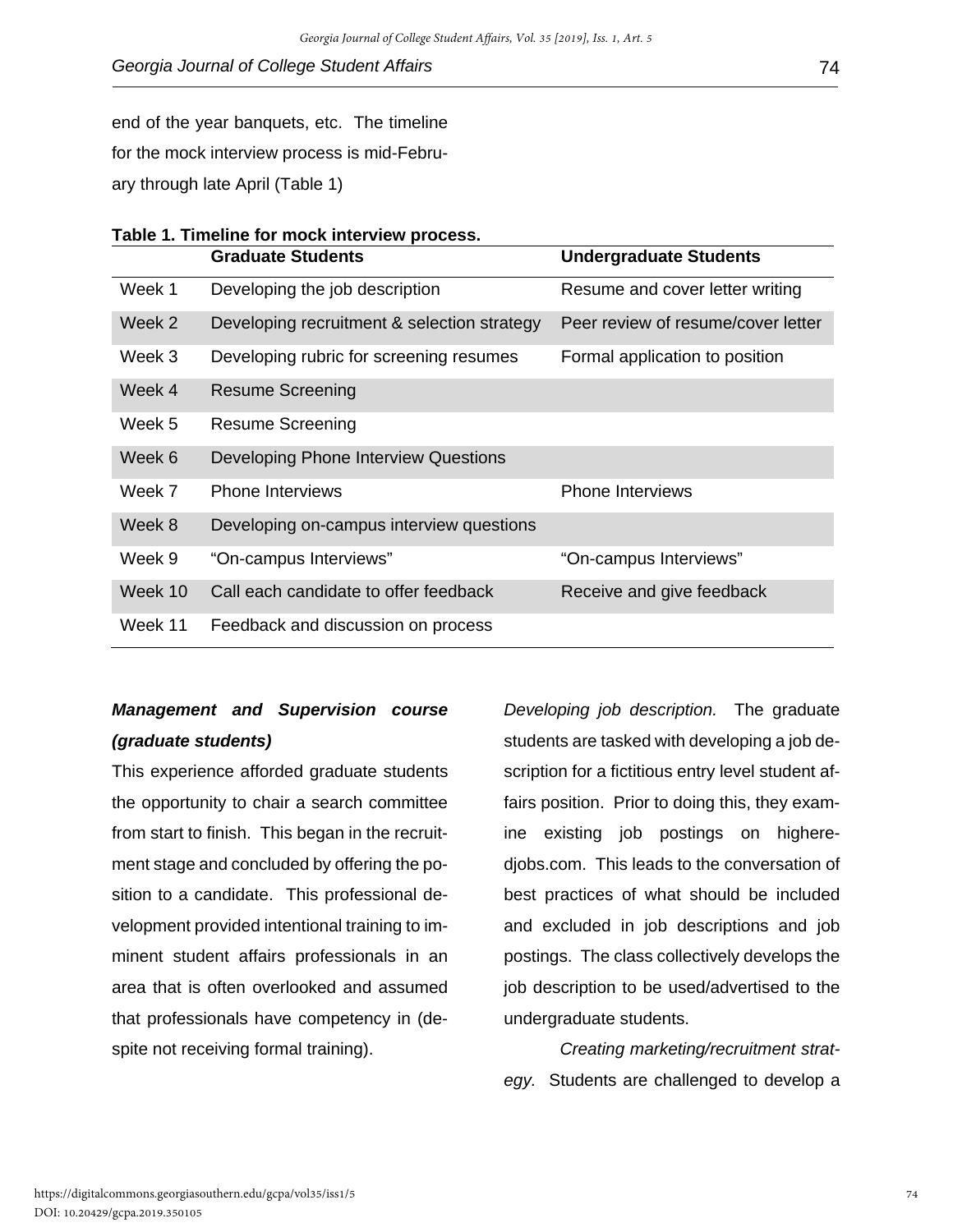marketing and recruitment strategy, which includes where the position will be posted, how they will ensure to recruit diverse and well qualified candidates, and the timeline for the search process.

*Resume Screening.* Students discuss the best practices for screening resumes and develop a rubric for screening. Students then collect the resumes, screen them, and note feedback on each resume to share with candidates.

*Interviews.* The graduate students schedule and conduct phone interviews and in-person interviews with all of the undergraduate students. Additionally, graduate students develop an interview itinerary for the "on-campus interview." Throughout this process, the graduate students note feedback on how well the candidates interviewed, which is shared with the undergraduate students at the end of the process (for their professional development).

*Candidate Follow-up.* At the conclusion of interviewing (phone and in-person) the undergraduate students, the graduate students speak with each candidate to update them on the search process, share the decision (negotiating a job offer to one candidate, while letting others know they had not been selected), and provide feedback on their resume, phone interview, and in-person interview.

*Feedback.* The graduate students are provided direct feedback (anonymous evaluation forms) from the undergraduate students who shared their experiences/perceptions of being interviewed. This feedback includes how comfortable the candidate was made to feel, their opportunity to express their ability to do the job based on questions asked, attentiveness of the interviewers, etc. Additionally, the course instructor observes the in-person interviews and provides additional feedback.

## *Foundation of Higher Education Leadership course (undergraduate students)*

The timing of this project for the undergraduate students was ideal, as the majority of them in the class were preparing to submit their applications and interview for both admission into graduate school and graduate/professional positions in student affairs.

*Resume and Cover Letter.* Students explore the best practices of developing their resume/cover letter and learn how to tailor it to applying for positions in student affairs. As they develop their materials, they are strongly encouraged to utilize the Office of Career Services and seek advice from current student affairs professionals. In-class activity includes peer review of resumes and cover letters. Students use their finalized documents to apply for the mock position. Class discussion includes comparing their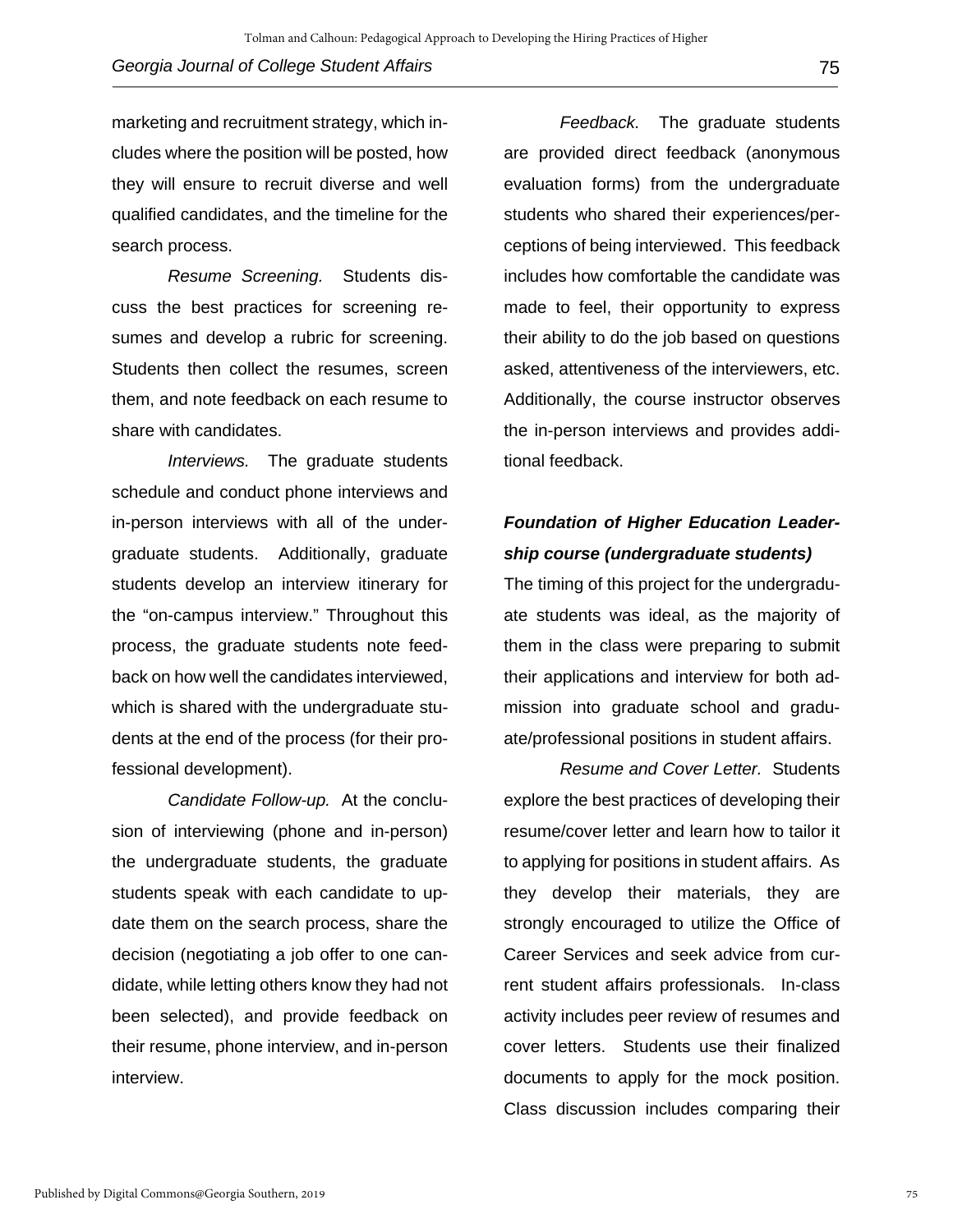current resume to job positions/descriptions of the positions they would like to hold once they graduate from their Master's program. This facilitates the conversation of creating a professional development plan for each student to intentionally gain the experiences during their graduate program that will lead to them successfully positioning themselves for the role they would like to hold after graduate school.

*Phone and in-person interviews.* Students are phone interviewed and "brought to campus" for an in-person interview by graduate students in the Management and Supervision course. These interviews are formal and parallel the experience they will have when applying for positions in the future. This includes professional dress for the on-campus interview and follow-up communication with the search committee.

*Feedback for Search Committee.*  The undergraduate students are asked to complete an evaluation to give the graduate students feedback about how it felt to be a candidate in their search process. This is done for both the phone and on-campus interview.

## **Outcome of Course Integration and Lessons Learned**

True to the theory of experiential learning (Kolb, 1984), this hands-on approach enabled both the undergraduate and graduate

students to learn through experiencing the hiring process. The undergraduate students were able to gain practical experience and confidence in their ability to interview for student affairs positions. The graduate students gained not only the experience of chairing a search committee from start to finish, but had the opportunity to learn best practices of how to effectively hire staff. This was a meaningful process that extended beyond the typical medium of a textbook and lecture. Students were able to experience firsthand the hiring process, which will realistically parallel their imminent experiences as they apply for positions (undergraduates) and are tasked with serving on search committees (graduate students). Like most processes, this course integration was one of trial and error. To further strengthen this course integration and hiring process activity, there is room for improvement.

If possible, it would be greatly beneficial for the graduate students to be involved with an actual search process in addition to the mock process. Due to the size of the class (typically 20+), it is not realistic for them to be intimately involved with the search process and serve on the committee. Alternatively, it would be beneficial for them to attend the presentation of the candidates to the campus (if there is one) and meeting with the chair of the search committee. In meeting with the chair of the search committee, the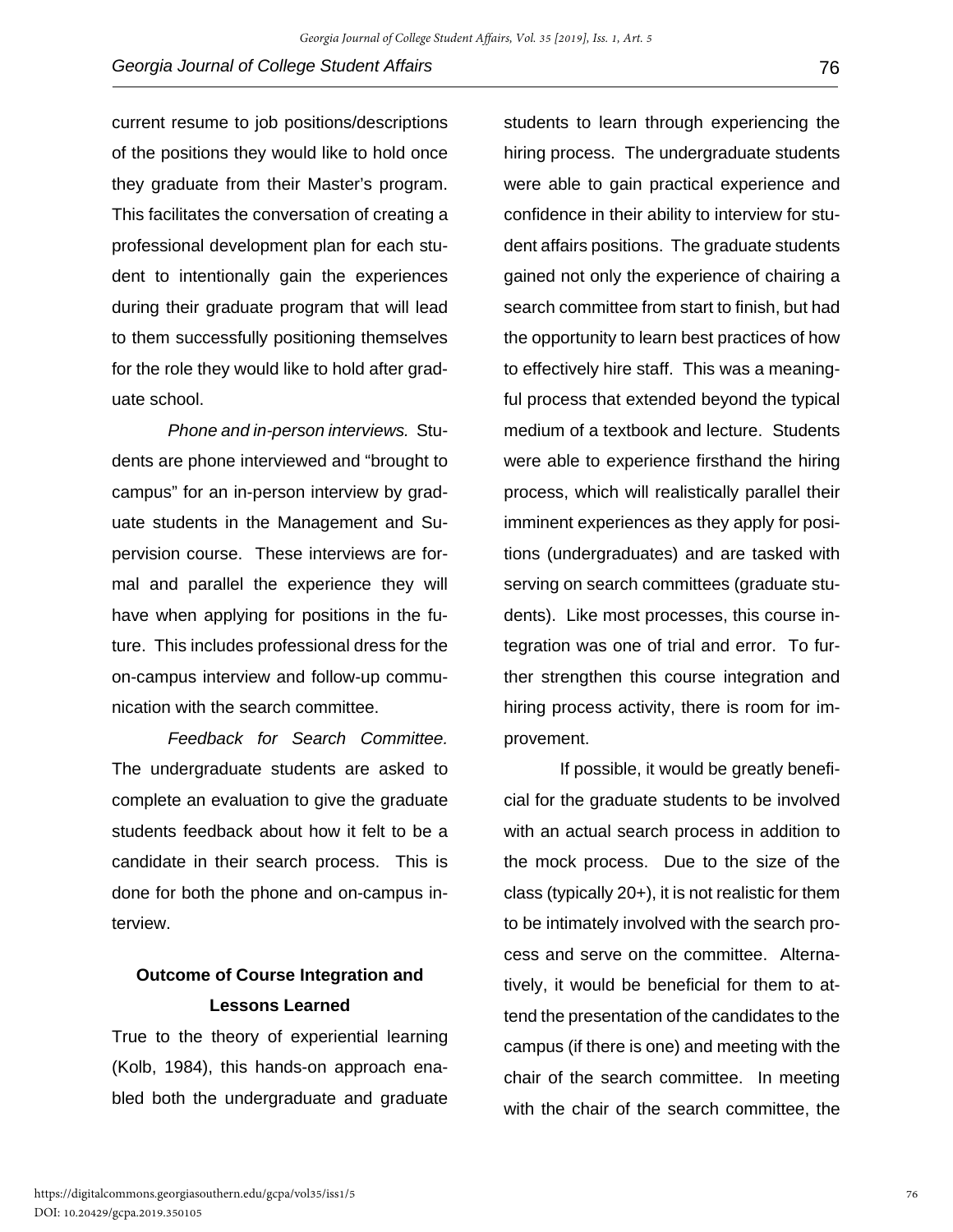graduate students could (independently of the search committee) establish a hiring timeline, develop a rubric and screen candidate resumes (blind review), create interview questions, and determine the on-campus itinerary. This would ideally be done in parallel with an actual search process, which would allow the chair of the search committee to compare and contrast their decisions with how the graduate students would have done it (i.e. compare/contrast who the graduate students would have phone interviewed with who was actually selected by the search committee).

It would also be ideal to have more faculty members and seasoned higher education administrators observe this process and provide feedback to the students. This could include review of their developed materials (i.e. rubric, timeline, interview questions, etc.), being on the phone interviews, and attending the in-person interview. In doing so, this will give students even more constructive feedback.

#### **Conclusion and Recommendations**

As faculty develop the next generation of scholar practitioners to take the reins of our profession, it is critical to provide graduate students with the academic and theoretical scaffolding needed to meet the ever-changing needs of the contemporary college student. Supporting this belief, Davenport

(2016) stresses that higher education administrators have potential to have the greatest impact on student development and that the strengths of any student affairs divisions are inextricably linked to the efforts and abilities of these professionals. This begins with the recruitment and staffing practices of our profession. However, it must be cautioned that while seeking qualified candidates who can excel in the job, this desire should be tempered with having realistic expectations that are sustainable. The leadership insights of Fullan (2001) stress "superhuman leaders also do us another disservice: they are role models who can never be emulated by large numbers" (pp. 1-2). In congruence with this notion, we must also remember that our profession is founded on growing and further developing young professionals. With that being said, our recruitment practices should keep in mind not only who is an excellent candidate, but also who has great potential and is likely to develop into the ideal candidate.

Faculty and senior administrators have the opportunity to instill these principles in early career higher education and student affairs professionals. This sentiment is shared by Ignelzi (2013) who stresses that graduate preparatory programs in higher education have a responsibility to educate and train students in the area of supervision. Recognizing this need, the innovative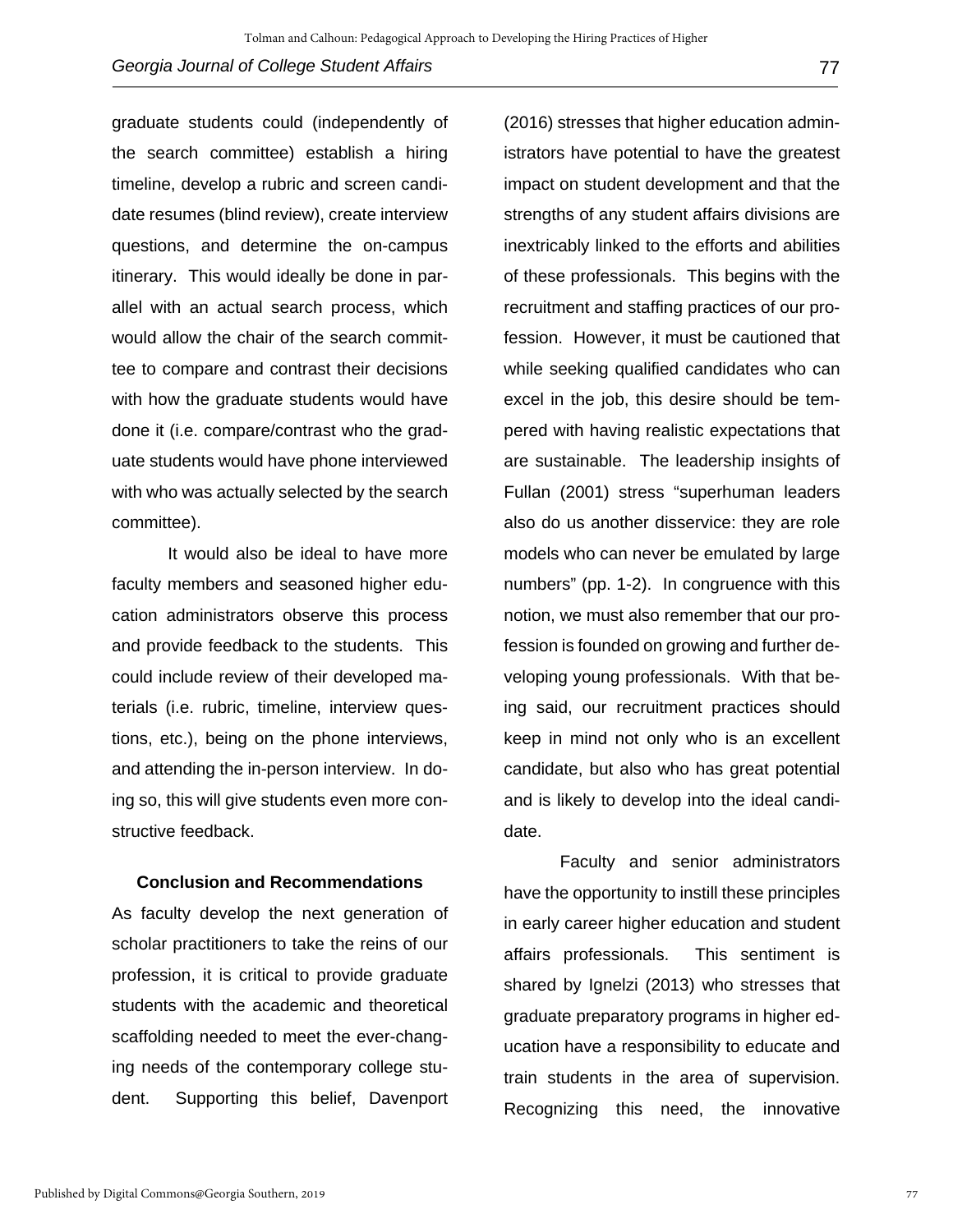pedagogy employed to integrate these two courses (Management/Supervision and Foundations of Higher Education) proved to be successful for both the undergraduate and graduate students involved. This pedagogical approach of using experiential learning to develop the hiring practices of (future) higher education administrators should be further explored empirically and replicated. Furthermore, it could extend beyond the classrooms of graduate preparatory programs and serve as a calling for additional professional development opportunities for current administrators in higher education.

## **Recommendations for Faculty of Graduate Preparatory Programs in Higher Education**

This calling to develop the management and supervision practices is not an attack on the CAS standards nor necessarily a proposal to change them. Graduate preparatory programs in higher education (and the CAS standards themselves) face the daunting challenge of requiring the necessary courses needed to build a strong foundation while balancing the number of credit hours required in the program. The desire of students to complete their graduate work in shorter time has pushed many programs to become 36 credits instead of the traditional 48. Program Coordinators are faced with the difficult task of what to put in and what to

leave out. Adhering to Newton's (1846) third law of motion, "*for every action there is an equal and opposite reaction*," to require a course in management and supervision would require removing a course. To this end, faculty should challenge themselves to determine which courses cannot be added but are important, and work together as graduate programs and the profession to intentionally infuse this into professional development. In graduate programs, this can potentially be done by overlapping these concepts into existing courses. These shortcomings could be identified by graduate programs and communicated to the profession. Doing so could help leadership in higher education to promote professional development opportunities to address these areas.

Another option for program coordinators might be, if their programs have some degree of flexibility, to include a course directly addressing supervision and management be included as an elective. Since, as previously mentioned, graduate preparation programs tend to have different focuses (Long, 2012), it is not uncommon to have students chose between several courses beyond the core classes, to further explore areas of student affairs they wish to pursue. For example, one graduate program includes an optional course on teaching within the higher education setting, while another includes a course on the Community College.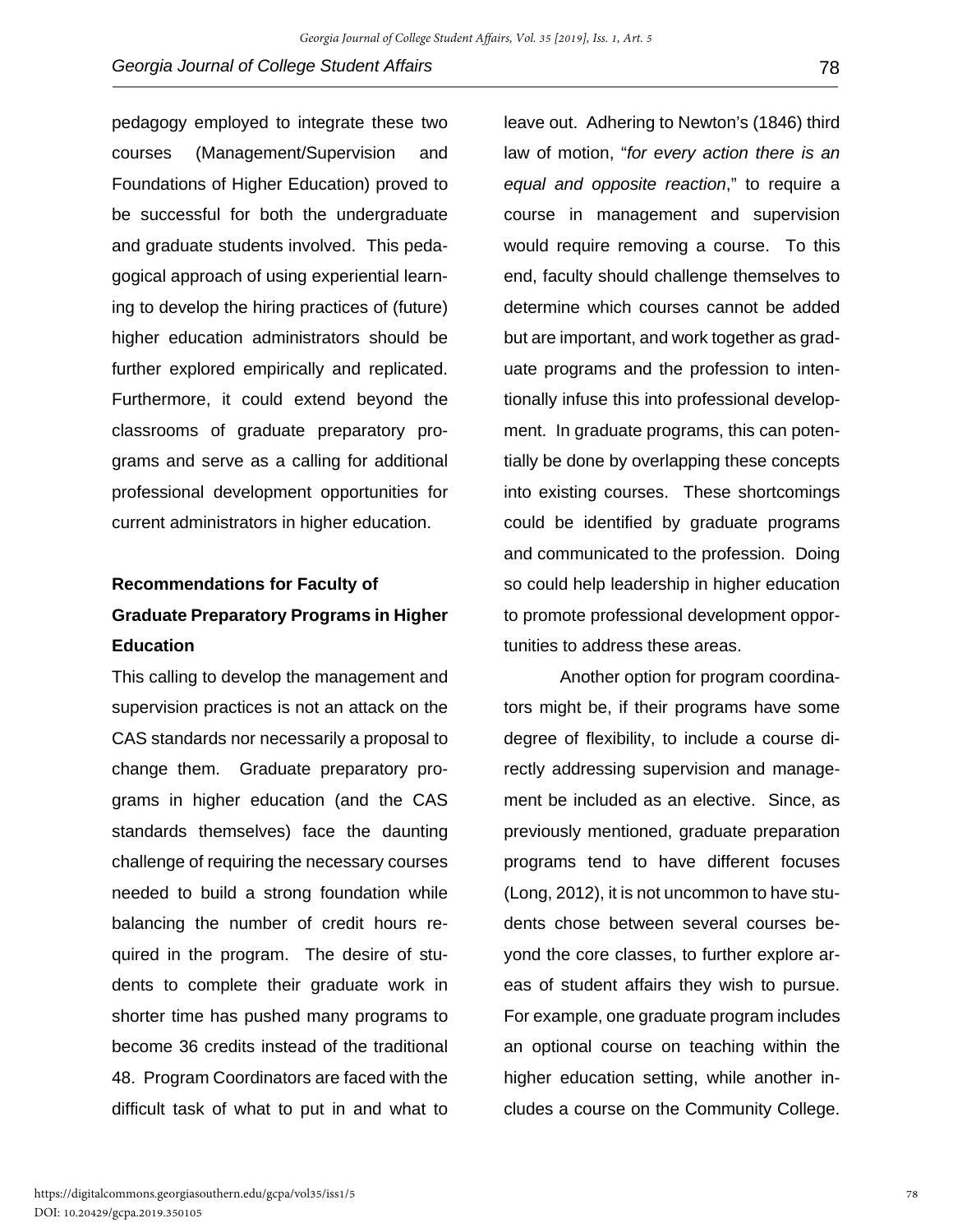While these topics are likely touched upon in core coursework, students with interests in these areas can elect to take specific classes that go into greater detail in a particular area (though likely at the expense of another course, but that would be the student's prerogative). So, for students who wish to go beyond what is covered in the core coursework regarding hiring and staffing practices, they could have the option to take a course dedicated to supervision and management.

Regardless of suggested options provided here, it is clear there is both a need and an opportunity for faculty and researchers to further examine the areas of management and supervision within student affairs. The existing literature within higher education administration are scant and out of date, and new empirical research could be used to establish best practices in graduate preparation and professional development related to hiring and staffing practices. Any new scholarship in this area could be best informed by a partnership between faculty and student affairs professionals. This scholarly partnership will likely yield a wealth of information that could then be used to develop the supervision and management practices of students in graduate programs and current administrators through professional development.

Ultimately, faculty have the opportunity to directly shape the future of higher education through their teaching and research. Shushok and Perillo (2016) remind the profession of this responsibility by asserting that graduate preparatory programs in higher education are well positioned to develop students to view themselves as scholar-practitioners who will tackle the adaptive challenges faced by colleges and universities. As teacher-scholars, our research and teaching can inform one another, which in turn will strengthen our graduate programs and successfully help propel students into their imminent careers in higher education and student affairs.

## **Recommendations for Leaders in Higher Education**

It has been demonstrated that the effectiveness of any student affairs division is directly related to caliber of the professionals who serve the students (Sandeen & Barr, 2014). Recognizing the limited attention graduate preparatory programs in higher education can give to management and supervision, administrators in leadership positions must be cognizant of this. Intentional efforts should be given to create professional development opportunities for young professionals that teach best practices of management and supervision. This would ideally be an intentional and proactive approach, not a crash course that takes place just prior to or concurrent with these young professionals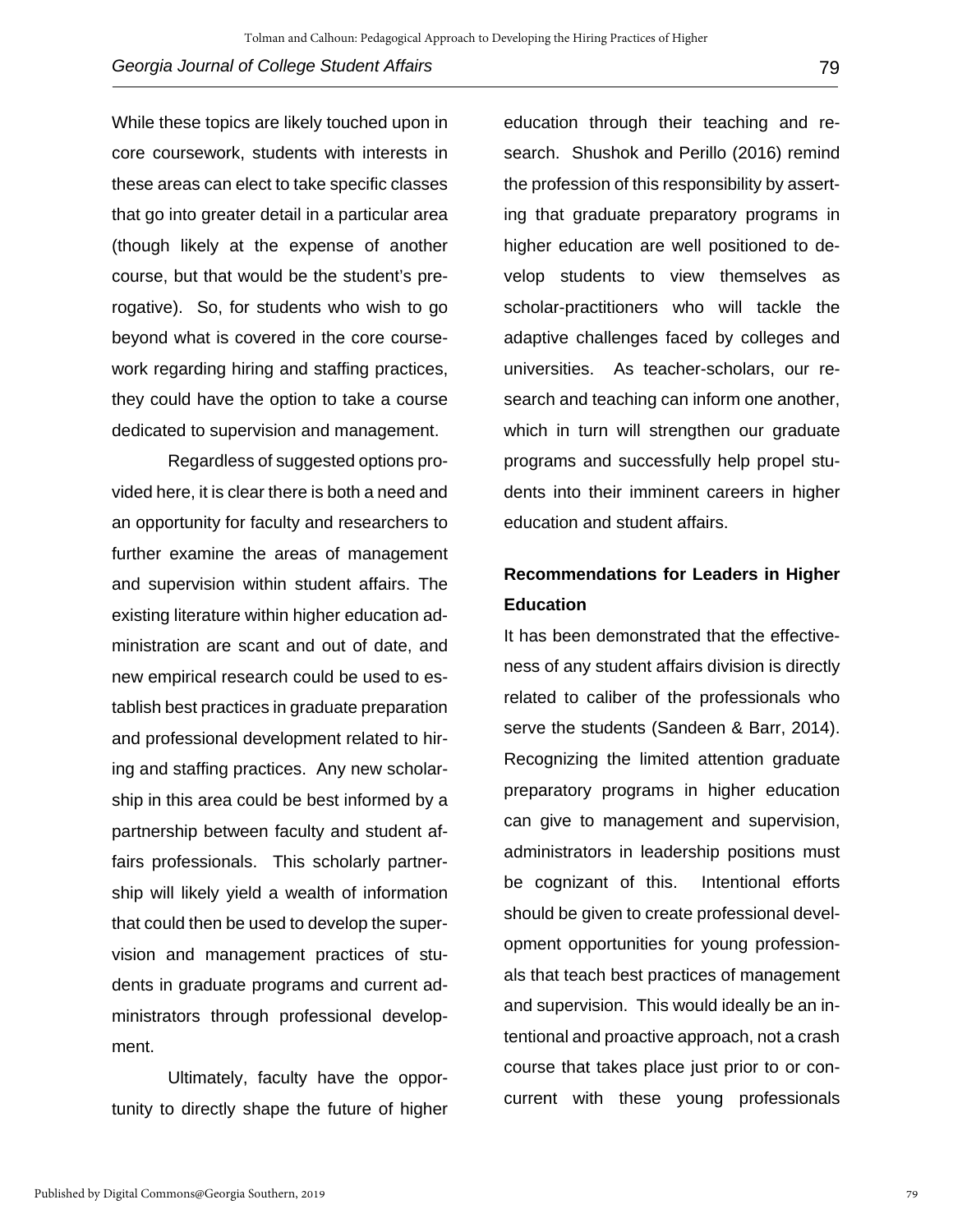serving in this role. Consideration may be given to using experiential learning as the theoretical underpinning of this professional development.

Furthermore, this professional development could be designed to include all professional staff, not just new professionals. Few professionals receive formal or extensive training on the processes (and theoretical underpinnings) of effective management and supervision. This includes the areas of recruitment, hiring, conflict resolution, coaching, employment legal issues, etc. Professionals often must rely upon their academic preparation from their graduate program (which has been shown to not focus on supervision/management practices) and learn by trial-and-error once in the position. Our inattention to providing ongoing professional development relating to management and supervision may be a result of the belief that since all professionals have all been managed/supervised by others, they should know how to do it. But have they been supervised well? Are those in leadership roles on our college campuses demonstrating and implementing the best practices of our profession? This assumption that individuals know how to supervise is flawed. It assumes those who managed/supervised these professionals were effective, knowledgeable,

and adhered to best practices. Simply because we have seen somebody else do it, does not mean we can do it ourselves without training. Anyone who has watched a professional golfer swing a golf club can attest that watching is very different than trying to do it yourself. With all skills, supervision or golf, individuals must learn the fundamentals and mechanics, and practice them regularly.

As leaders within higher education focus on developing their administrators to be strong(er) supervisors and managers, areas must be identified for regular and intentional professional development. Recognizing the limitation of most graduate preparatory programs in fully developing students in this area of supervision and management, institutions of higher education should be intentional in the professional development of their staff in these areas. However, this idea of professional development can be a "hard sell as something to take seriously for many student affairs practitioners who would rather simply worry about serving students and doing their jobs" (Carpenter & Stimpson, 2007, p.279). To this end, there is a need to instill the core value of professional development into the career trajectory of all student affairs professionals, which should be viewed through the lens of their being scholar practitioners.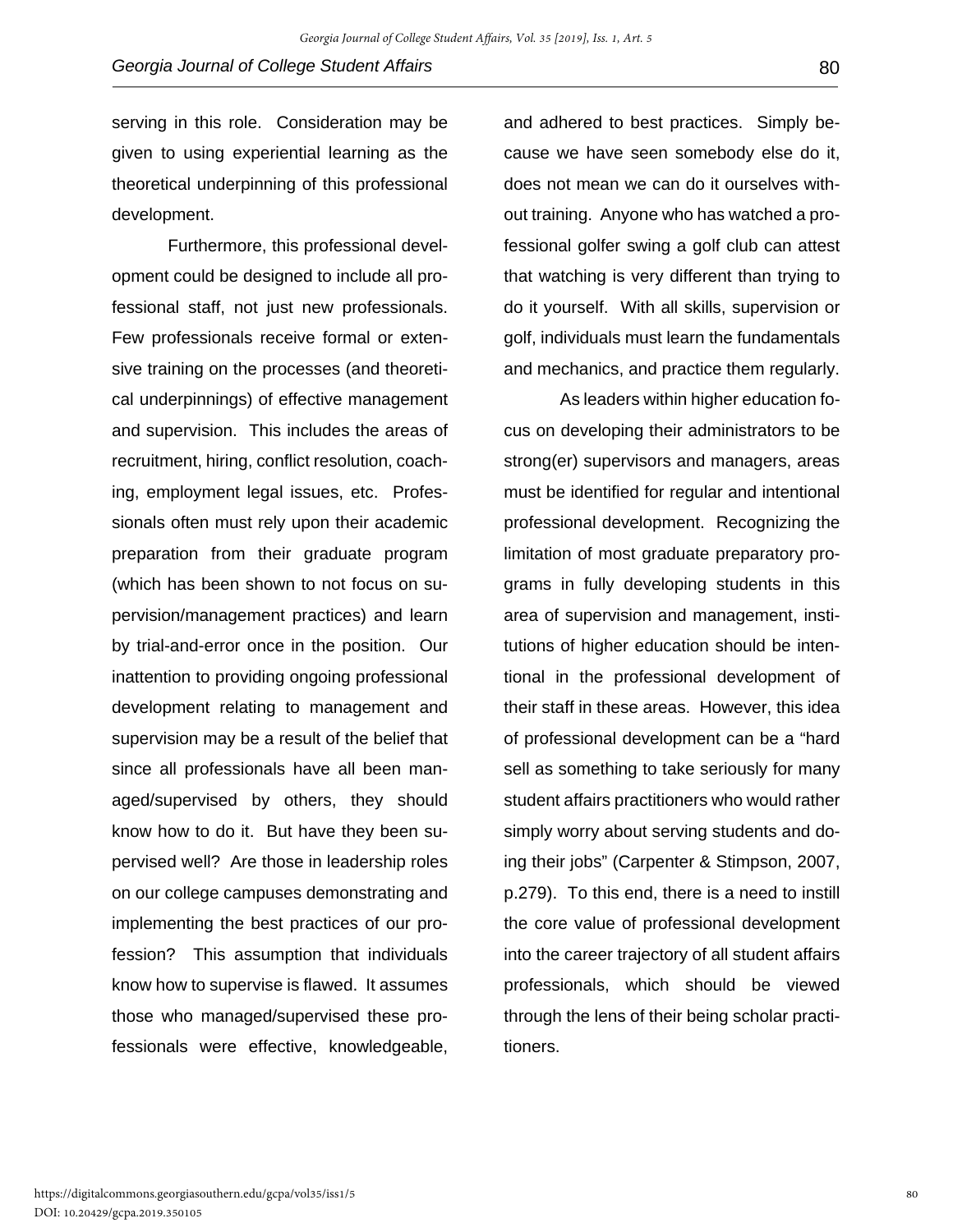## **REFERENCES**

- Barr, M. J., McClellan, G. S., & Sandeen, A. (2014). *Making change happen in student affairs: Challenges and strategies*. New York, NY: Wiley.
- Bender, B. E. (2009). Job satisfaction in student affairs. *NASPA Journal*, *46*(4), 553-565.
- Bolman, L. G., & Deal, T. E. (2013). *Reframing organizations: Artistry, choice, and leadership*. New York, NY: Wiley.
- Brookfield, S. D. (1991). *Understanding and facilitating adult learning*. San Francisco, CA: Jossey-Bass.
- Carpenter, S., & Stimpson, M. T. (2007). Professionalism, scholarly practice, and professional development in student affairs. *NASPA Journal*, *44*(2), 265-284.
- Carroll, M. (2014). *Effective supervision for the helping professions* (2nd ed.). London, England: Sage.
- Conley, V.M, Powers, K., & Smith, K.J. (2017). Effectively managing human resources in colleges and universities. In K.P. Powers & P.J. Schloss (2nd ed.). *Organization and administration in higher education* (pp. 68-87). New York, NY: Routledge.
- Council for the Advancement of Standards in Higher Education (CAS). (2012). *CAS professional standards for higher education*. Washington, DC: Council for the Advancement of Standards in Higher Education.
- Davenport, Z.R. (2016). Recruiting, selecting, supervising, and retaining staff. In G.S. McClellan, G. & J. Stringer, J (4<sup>th</sup> ed.). *The handbook of student affairs administration* (pp. 389-410)*.* San Francisco, CA: Wiley.
- Fullan, M. (2001). *Leading in a culture of change*. San Francisco, CA: Josey-Bass.
- Hamrick, F. A., Evans, N. J., & Schuh, J. H. (2002). *Foundations of student affairs practice: How philosophy, theory, and research strengthen educational outcomes*. New York, NY: Wiley.
- Harvey, P., Stoner, J., Hochwarter, W., & Kacmar, C. (2007). Coping with abusive supervision: The neutralizing effects of ingratiation and positive affect on negative employee outcomes. *The Leadership Quarterly*, *18*(3), 264-280.
- Ignelzi, M.G. (2013). The case for developmental supervision. In P.M. Magolda & M.B. Magolda (Eds). *Contested issues in student affairs: Diverse perspectives and respectful Dialogue* (pp. 416-426)*.* Sterling, VA: Stylus Publishing.

Knowles, M.S., Holton, E.F., & Swanson, R.A. (1998). *The adult learner*. Wobrum, MA: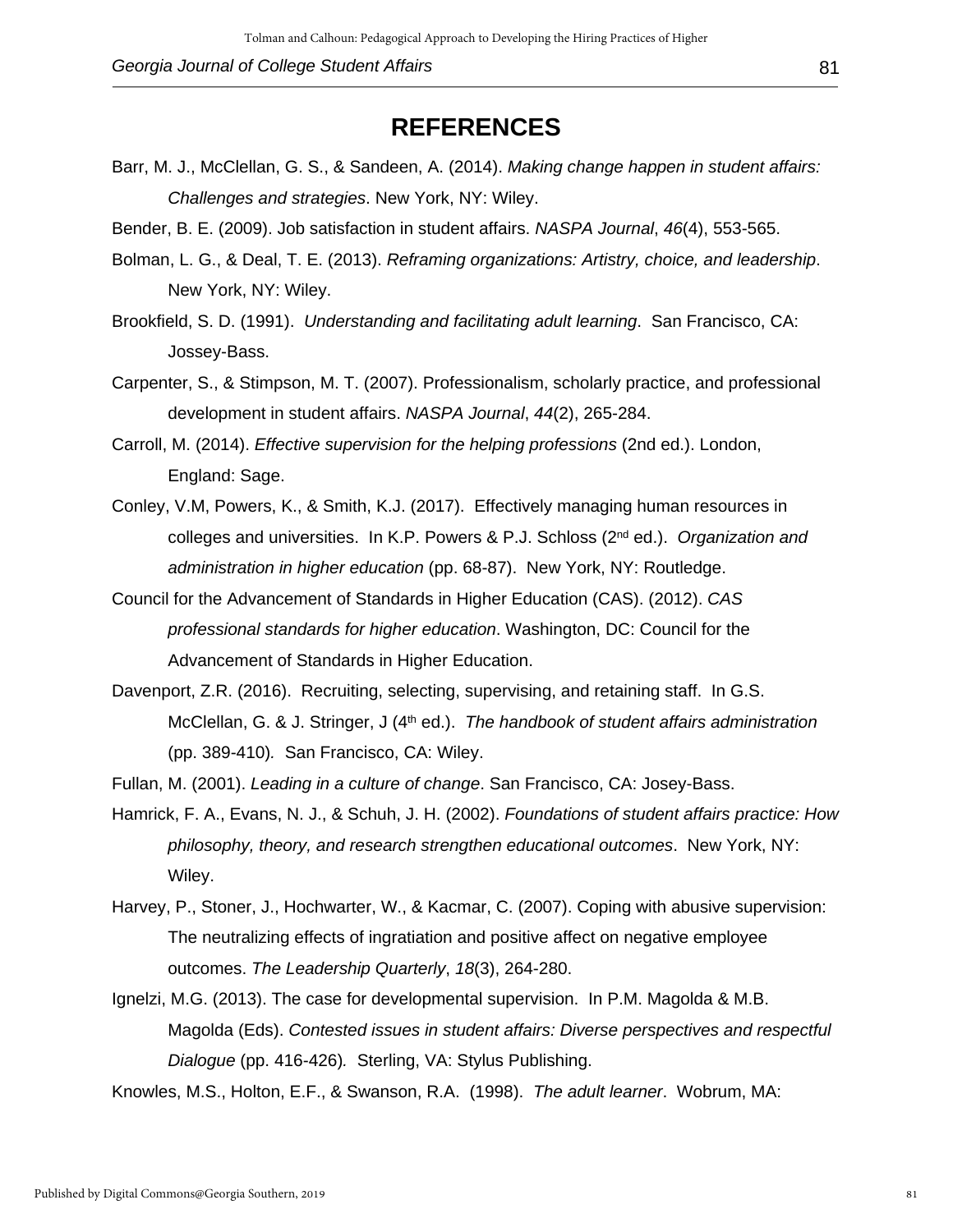Butterworth Heinemann.

- Kolb, D. A. (1984). *Experiential learning: Experience as the source of learning and development*. Englewood Cliffs, NJ: Prentice-Hall.
- Long, D. (2012). The foundations of student affairs: A guide to the profession. In L. J. Hinchliffe & M. A. Wong (Eds.), *Environments for student growth and development: Librarians and student affairs in collaboration* (pp. 1-39). Chicago, IL: Association of College & Research Libraries.
- Lorden, L. P. (1998). Attrition in the student affairs profession. *NASPA Journal*, *35*(3), 207-216.
- McClintock, C. (2003). Scholar practitioner model. In A. DiStefano, K.E. Rudestam, & R. Silverman, R. (Eds.). *Encyclopedia of distributed learning* (pp. 393-396). Thousand Oaks, CA: Sage Publications.
- Merriam, S.B., Caffarella, R.S., & Baumgartner, L.M. (2007). *Learning in adulthood*. San Francisco, CA: Jossey-Bass.
- Newton, I. (1846). *Newton's Principia: The mathematical principles of natural philosophy.*
- New York, NY: Daniel Adee Publisher.
- Roberts, D. M. (2007). Preferred methods of professional development in student affairs. *NASPA Journal*, *44*(3), 561-577.
- Ruben, B. D. (2010). *Excellence in higher education guide: An integrated approach to assessment, planning, and improvement in colleges and universities*. Washington, DC: National Association of College and University Business Officers.
- Sandeen, A., & Barr, M. J. (2014). *Critical issues for student affairs: Challenges and opportunities*. New York, NY: Wiley.
- Shushok, F. & Perillo, P. (2016). Imagining the future for student affairs and the student affairs educator. In N. Zang (5th Ed.). *Rentz's student affairs: Practice in higher education* (pp. 566-576)*.* Springfield, IL: Charles Thomas Publishing.
- Tepper, B. J. (2000). Consequences of abusive supervision. *Academy of Management Journal*, *43*(2), 178-190.
- Tull, A. (2006). Synergistic supervision, job satisfaction, and intention to turnover of new professionals in student affairs. *Journal of College Student Development*, *47*(4), 465-480.
- Winston, R. B., & Creamer, D. G. (1997). *Improving staffing practices in student affairs.* San Francisco, CA: Jossey-Bass.
- Winston, R. B., Torres, V., Carpenter, D. S., McIntire, D. D., & Petersen, B. (2001). Staffing in student affairs: A survey of practices. *College Student Affairs Journal*, *21*(1), 7-25.